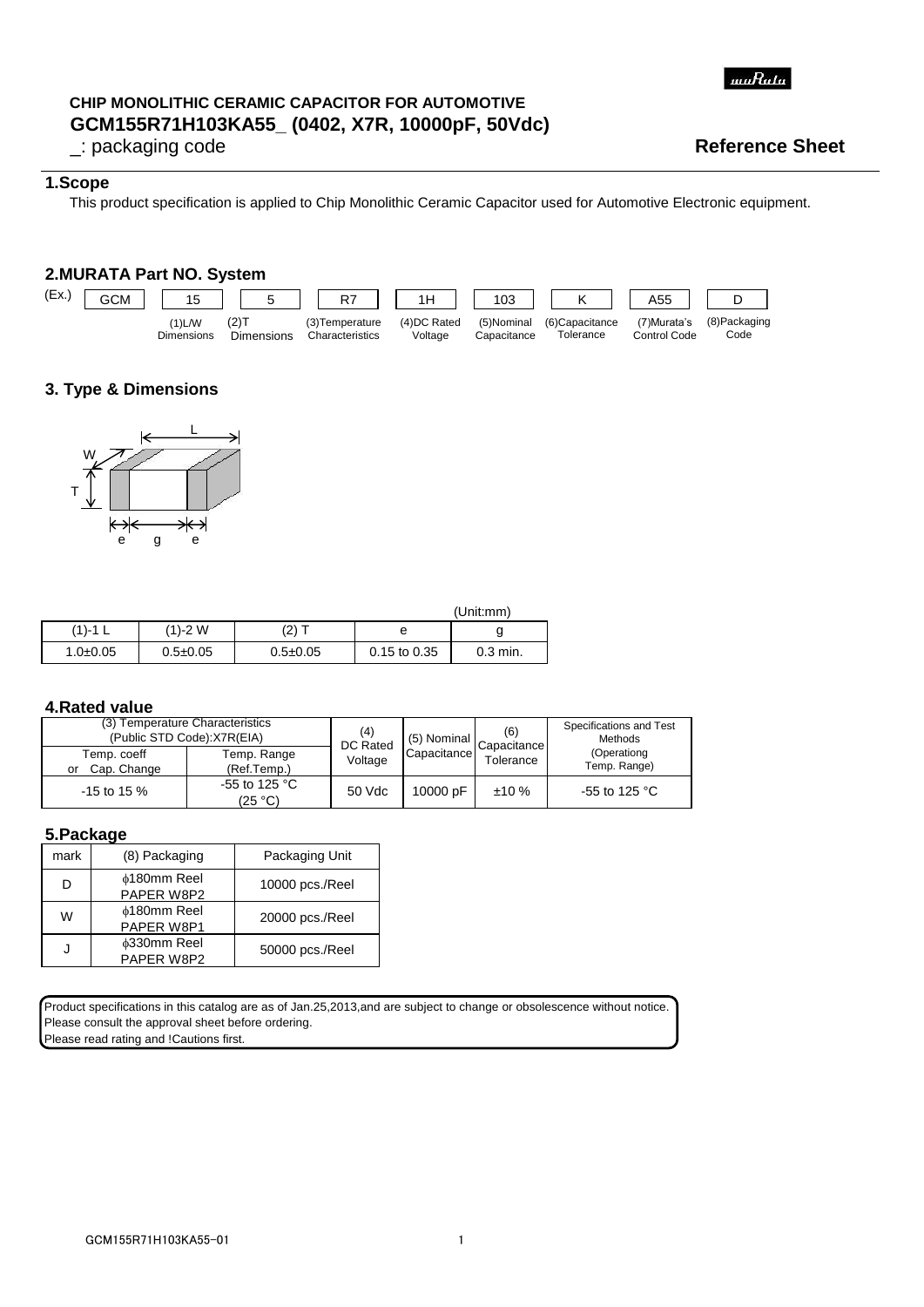

|                |                            |             | Specification.                                               |                                 |                                                         |                                                                    |                                  |                                                                                        |                      |
|----------------|----------------------------|-------------|--------------------------------------------------------------|---------------------------------|---------------------------------------------------------|--------------------------------------------------------------------|----------------------------------|----------------------------------------------------------------------------------------|----------------------|
| No             | AEC-Q200 Test Item         |             | Temperature                                                  |                                 |                                                         |                                                                    |                                  | AEC-Q200 Test Method                                                                   |                      |
|                |                            |             | Compensating Type                                            | High Dielectric Type            |                                                         |                                                                    |                                  |                                                                                        |                      |
|                | <b>Pre-and Post-Stress</b> |             |                                                              |                                 |                                                         |                                                                    |                                  |                                                                                        |                      |
| 1              | <b>Electrical Test</b>     |             |                                                              |                                 |                                                         |                                                                    |                                  |                                                                                        |                      |
| $\overline{c}$ | <b>High Temperature</b>    |             | The measured and observed characteristics should satisfy the |                                 | Set the capacitor for 1000±12 hours at 150±3°C. Set for |                                                                    |                                  |                                                                                        |                      |
|                | Exposure (Storage)         |             | specifications in the following table.                       |                                 |                                                         |                                                                    |                                  | 24±2 hours at room temperature, then measure.                                          |                      |
|                |                            | Appearance  | No marking defects                                           |                                 |                                                         |                                                                    |                                  |                                                                                        |                      |
|                |                            | Capacitance | Within ±2.5% or ±0.25pF                                      | R7/L8/R9: Within ±10.0%         |                                                         |                                                                    |                                  |                                                                                        |                      |
|                |                            | Change      | (Whichever is larger)                                        |                                 |                                                         |                                                                    |                                  |                                                                                        |                      |
|                |                            | Q/D.F.      | 30pFmin.: Q≧1000                                             | R7/L8 W.V.: 25Vmin.: 0.03 max.  |                                                         |                                                                    |                                  |                                                                                        |                      |
|                |                            |             |                                                              |                                 |                                                         |                                                                    |                                  |                                                                                        |                      |
|                |                            |             | 30pFmax.: Q ≧400+20C                                         | W.V.: 16V/10V: 0.05 max.        |                                                         |                                                                    |                                  |                                                                                        |                      |
|                |                            |             | C: Nominal Capacitance(pF)                                   | R9: 0.075max.                   |                                                         |                                                                    |                                  |                                                                                        |                      |
|                |                            |             |                                                              |                                 |                                                         |                                                                    |                                  |                                                                                        |                      |
|                |                            | I.R.        | More than 10,000M $\Omega$ or 500 $\Omega$ · F               |                                 |                                                         |                                                                    |                                  |                                                                                        |                      |
|                |                            |             | (Whichever is smaller)                                       |                                 |                                                         |                                                                    |                                  |                                                                                        |                      |
|                |                            |             | $R9:$ More than 150 $\Omega \cdot F$                         |                                 |                                                         |                                                                    |                                  |                                                                                        |                      |
| 3              | <b>Temperature Cycling</b> |             | The measured and observed characteristics should satisfy the |                                 |                                                         |                                                                    |                                  | Fix the capacitor to the supporting jig in the same manner and under                   |                      |
|                |                            |             | specifications in the following table.                       |                                 |                                                         |                                                                    |                                  | the same conditions as (19). Perform cycle test according to the four                  |                      |
|                |                            | Appearance  | No marking defects                                           |                                 |                                                         |                                                                    |                                  | heat treatments listed in the following table. Set for 24±2 hours at                   |                      |
|                |                            | Capacitance | Within ±2.5% or ±0.25pF                                      | R7/L8/R9: Within ±10.0%         |                                                         |                                                                    | room temperature, then measure   |                                                                                        |                      |
|                |                            | Change      | (Whichever is larger)                                        |                                 |                                                         |                                                                    |                                  |                                                                                        |                      |
|                |                            | Q/D.F.      | 30pFmin.: Q≧1000                                             | R7/L8 W.V.: 25Vmin.: 0.03 max.  |                                                         | Step                                                               | Time (min)                       |                                                                                        | Cycles               |
|                |                            |             | 30pFmax.: Q ≧400+20C                                         | W.V.: 16V/10V: 0.05 max.        |                                                         |                                                                    |                                  | 1000 (for △C/R7)                                                                       | 300 (for 5G/L8/R9)   |
|                |                            |             | C: Nominal Capacitance(pF)                                   | R9:0.05max.                     |                                                         | -1                                                                 | $15 \pm 3$                       | -55°C+0/-3                                                                             | $-55^{\circ}$ C+0/-3 |
|                |                            |             |                                                              |                                 |                                                         | 2                                                                  |                                  | Room                                                                                   | Room                 |
|                |                            | I.R.        | More than 10,000M $\Omega$ or 500 $\Omega$ · F               |                                 |                                                         | 3                                                                  | 15±3                             | $125^{\circ}$ C+3/-0                                                                   | $150^{\circ}$ C+3/-0 |
|                |                            |             | (Whichever is smaller)                                       |                                 |                                                         | 4                                                                  |                                  | Room                                                                                   | Room                 |
|                |                            |             |                                                              |                                 |                                                         |                                                                    |                                  | Initial measurement for high dielectric constant type                                  |                      |
|                |                            |             |                                                              |                                 |                                                         | Perform a heat treatment at 150+0/-10 °C for one hour and then set |                                  |                                                                                        |                      |
|                |                            |             |                                                              |                                 | for 24±2 hours at room temperature.                     |                                                                    |                                  |                                                                                        |                      |
|                |                            |             |                                                              |                                 |                                                         |                                                                    | Perform the initial measurement. |                                                                                        |                      |
|                |                            |             |                                                              |                                 |                                                         |                                                                    |                                  |                                                                                        |                      |
| 4              | Destructive                |             | No defects or abnormalities                                  |                                 | Per EIA-469.                                            |                                                                    |                                  |                                                                                        |                      |
|                | <b>Phisical Analysis</b>   |             |                                                              |                                 |                                                         |                                                                    |                                  |                                                                                        |                      |
| 5              | Moisture Resistance        |             | The measured and observed characteristics should satisfy the |                                 |                                                         |                                                                    |                                  | Apply the 24-hour heat (25 to $65^{\circ}$ C) and humidity (80 to 98%)                 |                      |
|                |                            |             | specifications in the following table.                       |                                 |                                                         |                                                                    |                                  | treatment shown below, 10 consecutive times.                                           |                      |
|                |                            | Appearance  | No marking defects                                           |                                 |                                                         |                                                                    |                                  | Set for $24 \pm 2$ hours at room temperature, then measure.                            |                      |
|                |                            |             |                                                              | R7/L8/R9: Within ±12.5%         |                                                         |                                                                    |                                  | Humidity                                                                               | Humidity             |
|                |                            | Capacitance | Within $\pm 3.0\%$ or $\pm 0.30$ pF                          |                                 | Temperature<br>$(^{\circ}C)$                            |                                                                    | Humidity                         | $80 - 98%$<br>Humidity                                                                 | 80~98% Humidity      |
|                |                            | Change      | (Whichever is larger)                                        |                                 | 70                                                      |                                                                    | $90 - 98%$                       | $90 - 98%$                                                                             | $90 - 98%$           |
|                |                            | Q/D.F.      | 30pFmin.: Q≧350                                              | R7/L8: W.V.: 25Vmin.: 0.03 max. | 65<br>60                                                |                                                                    |                                  |                                                                                        |                      |
|                |                            |             | 10pF and over, 30pF and below:                               | W.V.: 16V/10V: 0.05 max.        | 55                                                      |                                                                    |                                  |                                                                                        |                      |
|                |                            |             | Q≧275+5C/2                                                   | R9: 0.075max.                   | 50<br>45                                                |                                                                    |                                  |                                                                                        |                      |
|                |                            |             | 10pFmax.: Q ≧200+10C                                         |                                 | 40<br>35                                                |                                                                    |                                  |                                                                                        |                      |
|                |                            |             | C: Nominal Capacitance(pF)                                   |                                 | 30                                                      |                                                                    |                                  |                                                                                        |                      |
|                |                            | I.R.        | More than 10,000M $\Omega$ or 500 $\Omega$ · F               |                                 | 25<br>20                                                |                                                                    |                                  |                                                                                        |                      |
|                |                            |             | (Whichever is smaller)                                       |                                 | 15<br>10                                                |                                                                    |                                  | $-2$ $\degree$ C                                                                       |                      |
|                |                            |             | $R9:$ More than $150\Omega \cdot F$                          |                                 | 5                                                       |                                                                    |                                  |                                                                                        |                      |
|                |                            |             |                                                              |                                 | 0<br>-5                                                 |                                                                    |                                  |                                                                                        |                      |
|                |                            |             |                                                              |                                 | $-10$                                                   |                                                                    |                                  |                                                                                        |                      |
|                |                            |             |                                                              |                                 |                                                         |                                                                    |                                  | One cycle 24 hours<br>0 1 2 3 4 5 6 7 8 9 10 11 12 13 14 15 16 17 18 19 20 21 22 23 24 |                      |
|                |                            |             |                                                              |                                 |                                                         |                                                                    |                                  | $\rightarrow$ Hours                                                                    |                      |
|                |                            |             |                                                              |                                 |                                                         |                                                                    |                                  |                                                                                        |                      |
| 6              | <b>Biased Humidity</b>     |             | The measured and observed characteristics should satisfy the |                                 |                                                         |                                                                    |                                  | Apply the rated voltage and $1.3+0.2/-0$ vdc (add $6.8$ k $\Omega$ resister)           |                      |
|                |                            |             | specifications in the following table.                       |                                 |                                                         |                                                                    |                                  | at 85±3°C and 80 to 85% humidity for 1000±12 hours.                                    |                      |
|                |                            | Appearance  | No marking defects                                           |                                 |                                                         |                                                                    |                                  | Remove and set for 24±2 hours at room temprature, then measure.                        |                      |
|                |                            | Capacitance | Within $\pm 3.0\%$ or $\pm 0.30$ pF                          | R7/L8/R9: Within ±12.5%         |                                                         |                                                                    |                                  | The charge/discharge current is less than 50mA.                                        |                      |
|                |                            | Change      | (Whichever is larger)                                        |                                 |                                                         |                                                                    |                                  |                                                                                        |                      |
|                |                            | Q/D.F.      | 30pF and over: Q≧200                                         | R7/L8 W.V.: 25Vmin.: 0.035 max. |                                                         |                                                                    |                                  |                                                                                        |                      |
|                |                            |             | 30pF and below: Q≧100+10C/3                                  | W.V.: 16V/10V: 0.05 max.        |                                                         |                                                                    |                                  |                                                                                        |                      |
|                |                            |             |                                                              | R9: 0.075max.                   |                                                         |                                                                    |                                  |                                                                                        |                      |
|                |                            | I.R.        | C: Nominal Capacitance(pF)                                   |                                 |                                                         |                                                                    |                                  |                                                                                        |                      |
|                |                            |             | More than 1,000M $\Omega$ or 50 $\Omega$ · F                 |                                 |                                                         |                                                                    |                                  |                                                                                        |                      |
|                |                            |             | (Whichever is smaller)                                       |                                 |                                                         |                                                                    |                                  |                                                                                        |                      |
|                |                            |             |                                                              |                                 |                                                         |                                                                    |                                  |                                                                                        |                      |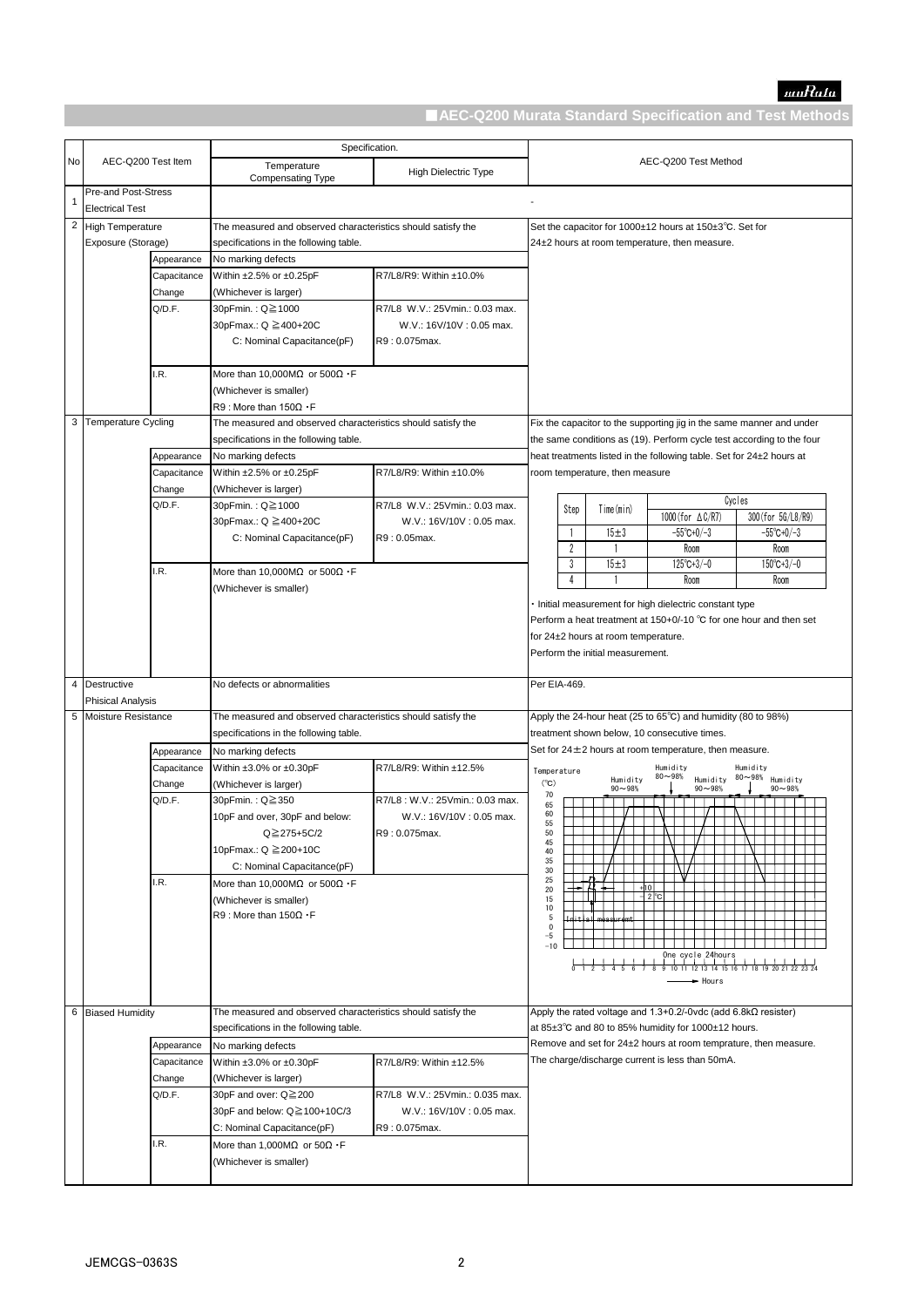# $muRata$

|    |                                               |                  |                                                                                                        | Specification.                   |                                                                                                                                      |
|----|-----------------------------------------------|------------------|--------------------------------------------------------------------------------------------------------|----------------------------------|--------------------------------------------------------------------------------------------------------------------------------------|
| No | AEC-Q200 Test Item                            |                  | Temperature<br>Compensating Type                                                                       | High Dielectric Type             | AEC-Q200 Test Method                                                                                                                 |
|    | 7 Operational Life                            |                  | The measured and observed characteristics should satisfy the<br>specifications in the following table. |                                  | Apply 200% of the rated voltage for $1000 \pm 12$ hours at $125 \pm 3^{\circ}$ C(for<br>$\Delta$ C/R7), 150 $\pm$ 3°C(for 5G/L8/R9). |
|    |                                               | Appearance       | No marking defects                                                                                     |                                  | Set for $24 \pm 2$ hours at room temperature, then measure.                                                                          |
|    |                                               | Capacitance      | Within $\pm 3.0\%$ or $\pm 0.30$ pF                                                                    | R7/L8/R9: Within ±12.5%          | The charge/discharge current is less than 50mA.                                                                                      |
|    |                                               | Change           | (Whichever is larger)                                                                                  |                                  |                                                                                                                                      |
|    |                                               | Q/D.F.           | 30pFmin. : Q≧350                                                                                       | R7/L8: W.V.: 25Vmin.: 0.035 max. | Initial measurement for high dielectric constant type.                                                                               |
|    |                                               |                  | 10pF and over, 30pF and below:                                                                         | (GCM155R71H 562-223: 0.05max)    | Apply 200% of the rated DC voltage for one hour at the maximun                                                                       |
|    |                                               |                  | Q≧275+5C/2                                                                                             | W.V.: 16V/10V: 0.05 max.         | operating temperature $\pm 3^{\circ}$ C. Remove and set for 24 $\pm$ 2 hours at                                                      |
|    |                                               |                  | 10pFmax.: Q ≥200+10C                                                                                   | R9: 0.075max.                    | room temperature. Perform initial measurement.                                                                                       |
|    |                                               |                  | C: Nominal Capacitance(pF)                                                                             |                                  |                                                                                                                                      |
|    |                                               | I.R.             | More than 1,000M $\Omega$ or 50 $\Omega$ · F                                                           |                                  |                                                                                                                                      |
|    |                                               |                  | (Whichever is smaller)                                                                                 |                                  |                                                                                                                                      |
|    |                                               |                  |                                                                                                        |                                  |                                                                                                                                      |
| 8  | <b>External Visual</b>                        |                  | No defects or abnormalities                                                                            |                                  | Visual inspection                                                                                                                    |
| 9  | <b>Phisical Dimension</b>                     |                  | Within the specified dimensions                                                                        |                                  | Using calipers                                                                                                                       |
|    | 10 Resistance to                              | Appearance       | No marking defects                                                                                     |                                  | Per MIL-STD-202 Method 215                                                                                                           |
|    | Solvents                                      | Capacitance      | Within the specified tolerance                                                                         |                                  | Solvent 1 : 1 part (by volume) of isopropyl alcohol                                                                                  |
|    |                                               | Change           |                                                                                                        |                                  | 3 parts (by volume) of mineral spirits                                                                                               |
|    |                                               | Q/D.F.           |                                                                                                        | R7/L8: W.V.: 25Vmin.: 0.025 max. |                                                                                                                                      |
|    |                                               |                  | 30pFmin.: Q≧1000                                                                                       |                                  | Solvent 2 : Terpene defluxer                                                                                                         |
|    |                                               |                  | 30pFmax.: Q ≧400+20C                                                                                   | W.V.: 16V/10V: 0.035 max.        | Solvent 3 : 42 parts (by volume) of water                                                                                            |
|    |                                               |                  | C: Nominal Capacitance(pF)                                                                             | R9: 0.05max.                     | 1part (by volume) of propylene glycol monomethylether                                                                                |
|    |                                               |                  |                                                                                                        |                                  | 1 part (by volume) of monoethanolomine                                                                                               |
|    |                                               | I.R.             | More than 10,000M $\Omega$ or 500 $\Omega$ · F                                                         |                                  |                                                                                                                                      |
|    |                                               |                  | (Whichever is smaller)                                                                                 |                                  |                                                                                                                                      |
|    |                                               |                  |                                                                                                        |                                  |                                                                                                                                      |
|    |                                               |                  |                                                                                                        |                                  |                                                                                                                                      |
|    | 11 Mechanical                                 | Appearance       | No marking defects                                                                                     |                                  | Three shocks in each direction should be applied along 3 mutually                                                                    |
|    | Shock                                         | Capacitance      | Within the specified tolerance                                                                         |                                  |                                                                                                                                      |
|    |                                               |                  |                                                                                                        |                                  | perpendicular axes of the test specimen (18 shocks).                                                                                 |
|    |                                               | Change<br>Q/D.F. |                                                                                                        |                                  | The specified test pulse should be Half-sine and should have a                                                                       |
|    |                                               |                  | 30pFmin.: Q≧1000                                                                                       | R7/L8: W.V.: 25Vmin.: 0.025 max. | duration : 0.5ms, peak value: 1500g and velocity change: 4.7m/s.                                                                     |
|    |                                               |                  | 30pFmax.: Q ≥400+20C                                                                                   | W.V.: 16V/10V: 0.035 max.        |                                                                                                                                      |
|    |                                               |                  | C: Nominal Capacitance(pF)                                                                             | R9: 0.05max.                     |                                                                                                                                      |
|    |                                               |                  |                                                                                                        |                                  |                                                                                                                                      |
|    |                                               | I.R.             | More than 10.000MQ or 500 $\Omega$ · F                                                                 |                                  |                                                                                                                                      |
|    |                                               |                  | (Whichever is smaller)                                                                                 |                                  |                                                                                                                                      |
|    | 12 Vibration                                  | Appearance       | No defects or abnormalities                                                                            |                                  | Solder the capacitor to the test jig (glass epoxy board) in the same                                                                 |
|    |                                               | Capacitance      | Within the specified tolerance                                                                         |                                  | manner and under the same conditions as (19). The capacitor                                                                          |
|    |                                               | Change           |                                                                                                        |                                  | should be subjected to a simple harmonic motion having a total                                                                       |
|    |                                               | Q/D.F.           | 30pFmin.: Q≧1000                                                                                       | R7/L8: W.V.: 25Vmin.: 0.025 max. | amplitude of 1.5mm, the frequency being varied uniformly between                                                                     |
|    |                                               |                  | 30pFmax.: Q ≧400+20C                                                                                   | W.V.: 16V/10V: 0.035 max.        | the approximate limits of 10 and 2000Hz. The frequency range, from                                                                   |
|    |                                               |                  | C: Nominal Capacitance(pF)                                                                             | R9: 0.05max.                     | 10 to 2000Hz and return to 10Hz, should be traversed in                                                                              |
|    |                                               |                  |                                                                                                        |                                  | approximately 20 minutes. This motion should be applied for 12                                                                       |
|    |                                               | I.R.             | More than 10,000M $\Omega$ or 500 $\Omega$ · F                                                         |                                  | items in each 3 mutually perpendicular directions (total of 36 times).                                                               |
|    |                                               |                  | (Whichever is smaller)                                                                                 |                                  |                                                                                                                                      |
|    |                                               |                  |                                                                                                        |                                  |                                                                                                                                      |
|    |                                               |                  |                                                                                                        |                                  |                                                                                                                                      |
|    | 13 Resistance to                              |                  | The measured and observed characteristics should satisfy the                                           |                                  | Immerse the capacitor in a eutectic solder solution at $260 \pm 5^{\circ}$ C for                                                     |
|    | Soldering Heat                                |                  | specifications in the following table.                                                                 |                                  | 10 $\pm$ 1 seconds. Set at room temperature for 24 $\pm$ 2 hours, then                                                               |
|    |                                               | Appearance       | No marking defects                                                                                     |                                  | measure.                                                                                                                             |
|    | Capacitance<br>Within the specified tolerance |                  |                                                                                                        |                                  |                                                                                                                                      |
|    |                                               | Change           |                                                                                                        |                                  | Initial measurement for high dielectric constant type                                                                                |
|    |                                               | Q/D.F.           | 30pFmin.: Q≧1000                                                                                       | R7/L8: W.V.: 25Vmin.: 0.025 max. | Perform a heat treatment at 150+0/-10 °C for one hour and then set                                                                   |
|    |                                               |                  | 30pFmax.: Q ≧400+20C                                                                                   | W.V.: 16V/10V: 0.035 max.        | for $24 \pm 2$ hours at room temperature.                                                                                            |
|    |                                               |                  | C: Nominal Capacitance(pF)                                                                             | R9: 0.05max.                     | Perform the initial measurement.                                                                                                     |
|    |                                               | I.R.             | More than 10,000M $\Omega$ or 500 $\Omega$ · F                                                         |                                  |                                                                                                                                      |
|    |                                               |                  | (Whichever is smaller)                                                                                 |                                  |                                                                                                                                      |
|    |                                               |                  |                                                                                                        |                                  |                                                                                                                                      |
|    |                                               |                  |                                                                                                        |                                  |                                                                                                                                      |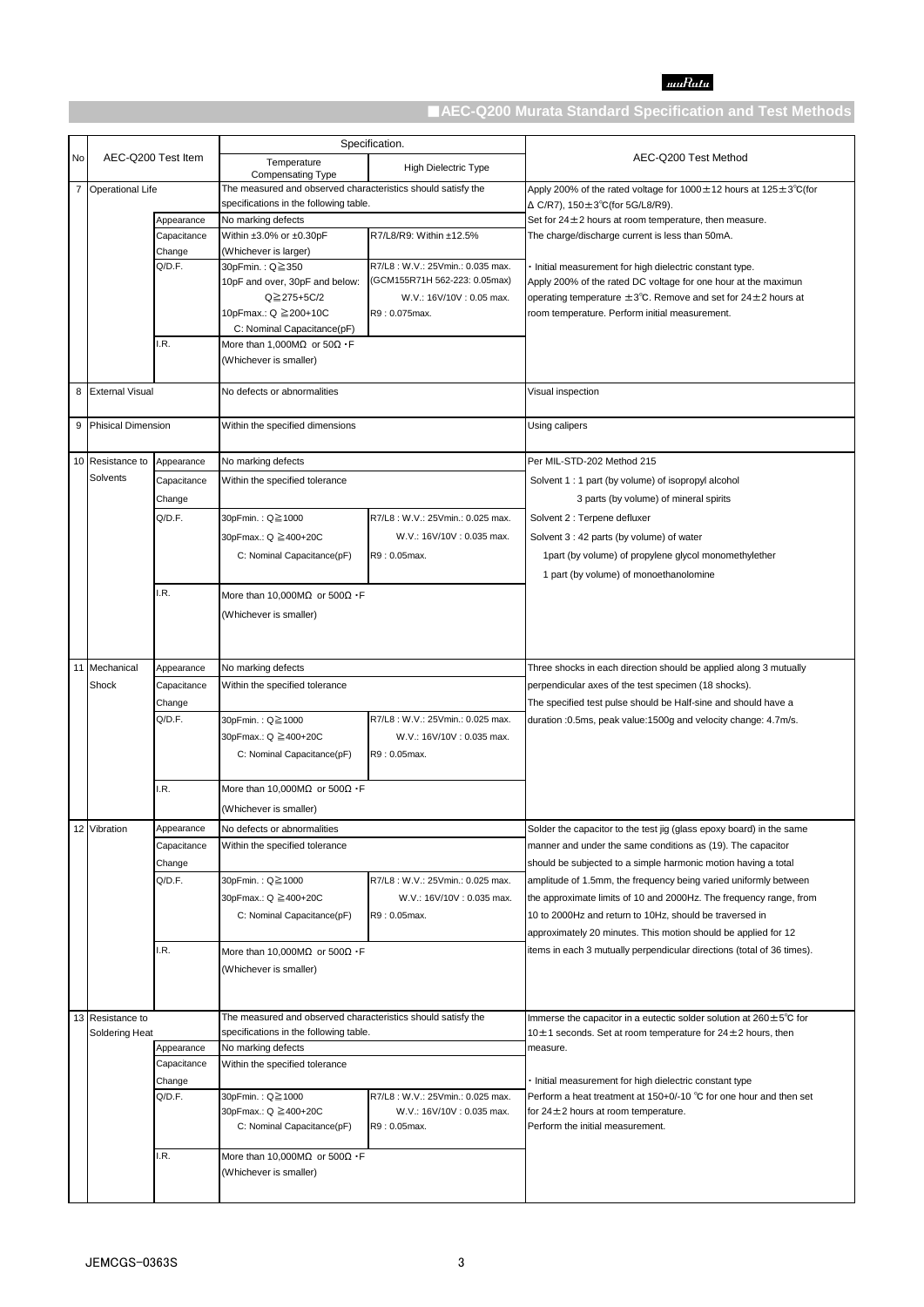|    |                  |                    |                                                                                                        | Specification.                                   |                                                                                                                              |                                  |                                                       |                                                                                                                                          |
|----|------------------|--------------------|--------------------------------------------------------------------------------------------------------|--------------------------------------------------|------------------------------------------------------------------------------------------------------------------------------|----------------------------------|-------------------------------------------------------|------------------------------------------------------------------------------------------------------------------------------------------|
| No |                  | AEC-Q200 Test Item | Temperature<br><b>Compensating Type</b>                                                                | High Dielectric Type                             | AEC-Q200 Test Method                                                                                                         |                                  |                                                       |                                                                                                                                          |
|    | 14 Thermal Shock |                    | The measured and observed characteristics should satisfy the<br>specifications in the following table. |                                                  |                                                                                                                              |                                  |                                                       | Fix the capacitor to the supporting jig in the same manner and under<br>the same conditions as (19). Perform the 300 cycles according to |
|    |                  | Appearance         | No marking defects                                                                                     |                                                  |                                                                                                                              |                                  |                                                       | the two heat treatments listed in the following table(Maximum                                                                            |
|    |                  | Capacitance        | Within ±2.5% or ±0.25pF                                                                                | R7/L8/R9: Within ±10.0%                          |                                                                                                                              |                                  |                                                       | transfer time is 20 seconds). Set for 24±2 hours at room                                                                                 |
|    |                  | Change             | (Whichever is larger)                                                                                  |                                                  |                                                                                                                              | temperature, then measure        |                                                       |                                                                                                                                          |
|    |                  | Q/D.F.             | 30pFmin. : Q≧1000                                                                                      | R7/L8: W.V.: 25Vmin.: 0.025 max.*                |                                                                                                                              | Step                             | $\mathbf{1}$                                          | 2                                                                                                                                        |
|    |                  |                    | 30pFmax.: Q ≧400+20C                                                                                   | *0.05max:GCM188R71E/1H563 to 104                 |                                                                                                                              |                                  |                                                       | 125+3/-0(for∆C/R7)                                                                                                                       |
|    |                  |                    | C: Nominal Capacitance(pF)                                                                             | W.V.: 16V/10V: 0.035 max.                        |                                                                                                                              | Temp. $(^{\circ}C)$              | $-55+0/-3$                                            | 150+3/-0 (for 5G/L8/R9)                                                                                                                  |
|    |                  |                    |                                                                                                        | R9: 0.05max                                      |                                                                                                                              | Time                             | 15±3                                                  | 15±3                                                                                                                                     |
|    |                  | I.R.               | More than 10,000MQ or $500\Omega \cdot F$                                                              |                                                  |                                                                                                                              | (min.)                           |                                                       |                                                                                                                                          |
|    |                  |                    | (Whichever is smaller)                                                                                 |                                                  |                                                                                                                              |                                  |                                                       |                                                                                                                                          |
|    |                  |                    |                                                                                                        |                                                  |                                                                                                                              |                                  | Initial measurement for high dielectric constant type |                                                                                                                                          |
|    |                  |                    |                                                                                                        |                                                  |                                                                                                                              |                                  |                                                       | Perform a heat treatment at 150+0/-10 °C for one hour and then set                                                                       |
|    |                  |                    |                                                                                                        |                                                  |                                                                                                                              |                                  | for 24±2 hours at room temperature.                   |                                                                                                                                          |
|    |                  |                    |                                                                                                        |                                                  |                                                                                                                              | Perform the initial measurement. |                                                       |                                                                                                                                          |
|    | $15$ ESD         | Appearance         | No marking defects                                                                                     |                                                  |                                                                                                                              | Per AEC-Q200-002                 |                                                       |                                                                                                                                          |
|    |                  | Capacitance        | Within the specified tolerance                                                                         |                                                  |                                                                                                                              |                                  |                                                       |                                                                                                                                          |
|    |                  | Change             |                                                                                                        |                                                  |                                                                                                                              |                                  |                                                       |                                                                                                                                          |
|    |                  | Q/D.F.             | 30pFmin. : Q≧1000                                                                                      | R7/L8: W.V.: 25Vmin.: 0.025 max.                 |                                                                                                                              |                                  |                                                       |                                                                                                                                          |
|    |                  |                    | 30pFmax.: Q ≧400+20C                                                                                   | W.V.: 16V/10V :0.035 max.                        |                                                                                                                              |                                  |                                                       |                                                                                                                                          |
|    |                  |                    | C: Nominal Capacitance(pF)                                                                             | R9: 0.05max.                                     |                                                                                                                              |                                  |                                                       |                                                                                                                                          |
|    |                  |                    |                                                                                                        |                                                  |                                                                                                                              |                                  |                                                       |                                                                                                                                          |
|    |                  | I.R.               | More than 10,000MQ or $500\Omega \cdot F$                                                              |                                                  |                                                                                                                              |                                  |                                                       |                                                                                                                                          |
|    |                  |                    | (Whichever is smaller)                                                                                 |                                                  |                                                                                                                              |                                  |                                                       |                                                                                                                                          |
|    | 16 Solderability |                    | 95% of the terminations is to be soldered evenly and continuously.                                     |                                                  |                                                                                                                              |                                  |                                                       | (a) Preheat at 155°C for 4 hours. After preheating, immerse the                                                                          |
|    |                  |                    |                                                                                                        |                                                  |                                                                                                                              |                                  |                                                       | capacitor in a solution of ethanol(JIS-K-8101) and rosin (JIS-K-                                                                         |
|    |                  |                    |                                                                                                        |                                                  | 5902) (25% rosin in weight propotion). Immerse in<br>eutectic solder solution for $5+0/-0.5$ seconds at $235\pm5^{\circ}$ C. |                                  |                                                       |                                                                                                                                          |
|    |                  |                    |                                                                                                        |                                                  |                                                                                                                              |                                  |                                                       |                                                                                                                                          |
|    |                  |                    |                                                                                                        |                                                  |                                                                                                                              |                                  |                                                       |                                                                                                                                          |
|    |                  |                    |                                                                                                        |                                                  | (b) should be placed into steam aging for 8 hours±15 minutes.                                                                |                                  |                                                       |                                                                                                                                          |
|    |                  |                    |                                                                                                        |                                                  |                                                                                                                              |                                  |                                                       | After preheating, immerse the capacitor in a solution of                                                                                 |
|    |                  |                    |                                                                                                        |                                                  |                                                                                                                              |                                  |                                                       | ethanol(JIS-K-8101) and rosin (JIS-K-5902) (25% rosin in weight                                                                          |
|    |                  |                    |                                                                                                        |                                                  |                                                                                                                              |                                  |                                                       | propotion). Immerse in eutectic solder solution for 5+0/-0.5                                                                             |
|    |                  |                    |                                                                                                        |                                                  |                                                                                                                              | seconds at 235±5°C.              |                                                       |                                                                                                                                          |
|    |                  |                    |                                                                                                        |                                                  |                                                                                                                              |                                  |                                                       | (c) should be placed into steam aging for 8 hours±15 minutes.                                                                            |
|    |                  |                    |                                                                                                        |                                                  |                                                                                                                              |                                  |                                                       | After preheating, immerse the capacitor in a solution of                                                                                 |
|    |                  |                    |                                                                                                        |                                                  |                                                                                                                              |                                  |                                                       | ethanol(JIS-K-8101) and rosin (JIS-K-5902) (25% rosin in weight                                                                          |
|    |                  |                    |                                                                                                        |                                                  |                                                                                                                              |                                  |                                                       | propotion). Immerse in eutectic solder solution for 120±5                                                                                |
|    |                  |                    |                                                                                                        |                                                  |                                                                                                                              | seconds at 260±5°C.              |                                                       |                                                                                                                                          |
|    |                  |                    |                                                                                                        |                                                  |                                                                                                                              |                                  |                                                       |                                                                                                                                          |
|    | 17 Electrical    | Appearance         | No defects or abnormalities                                                                            |                                                  |                                                                                                                              | Visual inspection.               |                                                       |                                                                                                                                          |
|    | Chatacteri-      | Capacitance        | Within the specified tolerance                                                                         |                                                  |                                                                                                                              |                                  |                                                       | The capacitance/Q/D.F. should be measured at 25°C at the                                                                                 |
|    | zation           | Change             |                                                                                                        |                                                  |                                                                                                                              |                                  | frequency and voltage shown in the table.             |                                                                                                                                          |
|    |                  | Q/D.F.             | 30pFmin.: Q≧1000                                                                                       | R7/L8: W.V.: 25Vmin.: 0.025 max.                 |                                                                                                                              | Char.                            |                                                       | $\Delta C$ ,5G                                                                                                                           |
|    |                  |                    | 30pFmax.: Q ≧400+20C                                                                                   | W.V.: 16V/10V: 0.035 max.                        |                                                                                                                              |                                  | $\triangle C$ ,5G<br>(1000 pF and below)              | (more than 1000pF)                                                                                                                       |
|    |                  |                    | C: Nominal Capacitance(pF)                                                                             | R9: 0.05max.                                     |                                                                                                                              | Item<br>Frequency                | $1\pm0.1$ MHz                                         | R7, R9, L8(C ≤ 10 $\mu$ F)<br>$1\pm0.1$ kHz                                                                                              |
|    |                  |                    |                                                                                                        |                                                  |                                                                                                                              | Voltage                          | 0.5 to 5Vrms                                          | $1\pm0.2$ Vrms                                                                                                                           |
|    |                  |                    |                                                                                                        |                                                  |                                                                                                                              |                                  |                                                       |                                                                                                                                          |
|    |                  |                    |                                                                                                        |                                                  |                                                                                                                              |                                  |                                                       |                                                                                                                                          |
|    |                  | .R. 25°C           | More than 100,000M $\Omega$ or 1000 $\Omega \cdot F$                                                   | More than 10.000MQ or 500 $\Omega \cdot F$       | The insulation resistance should be measured with a DC voltage not                                                           |                                  |                                                       |                                                                                                                                          |
|    |                  |                    | (Whichever is smaller)                                                                                 | (Whichever is smaller)                           |                                                                                                                              |                                  |                                                       | exceeding the rated voltage at 25 $^{\circ}$ C and 125 $^{\circ}$ C(for $\Delta$ C/R7)/ 150 $^{\circ}$ C                                 |
|    |                  |                    |                                                                                                        |                                                  |                                                                                                                              |                                  | (for 5G/L8/R9) within 2 minutes of charging.          |                                                                                                                                          |
|    |                  | .R. 125°C          | More than 10,000MQ or $100\Omega \cdot F$                                                              | More than 1,000M $\Omega$ or 10 $\Omega \cdot F$ |                                                                                                                              |                                  |                                                       |                                                                                                                                          |
|    |                  |                    | (Whichever is smaller)                                                                                 | (Whichever is smaller)                           |                                                                                                                              |                                  |                                                       |                                                                                                                                          |
|    |                  | .R. 150°C          | More than 10,000M $\Omega$ or 100 $\Omega \cdot F$                                                     | More than 1,000MQ or $1\Omega \cdot F$           |                                                                                                                              |                                  |                                                       |                                                                                                                                          |
|    |                  |                    | (Whichever is smaller)                                                                                 | (Whichever is smaller)                           |                                                                                                                              |                                  |                                                       |                                                                                                                                          |
|    |                  |                    |                                                                                                        |                                                  |                                                                                                                              |                                  |                                                       |                                                                                                                                          |
|    |                  | Dielectric         | No failure                                                                                             |                                                  |                                                                                                                              |                                  |                                                       | No failure should be observed when 250% of the rated voltage is                                                                          |
|    |                  | Strength           |                                                                                                        |                                                  |                                                                                                                              |                                  |                                                       | applied between the terminations for 1 to 5 seconds, provided the                                                                        |
|    |                  |                    |                                                                                                        |                                                  |                                                                                                                              |                                  | charge/ discharge current is less than 50mA.          |                                                                                                                                          |
|    |                  |                    |                                                                                                        |                                                  |                                                                                                                              |                                  |                                                       |                                                                                                                                          |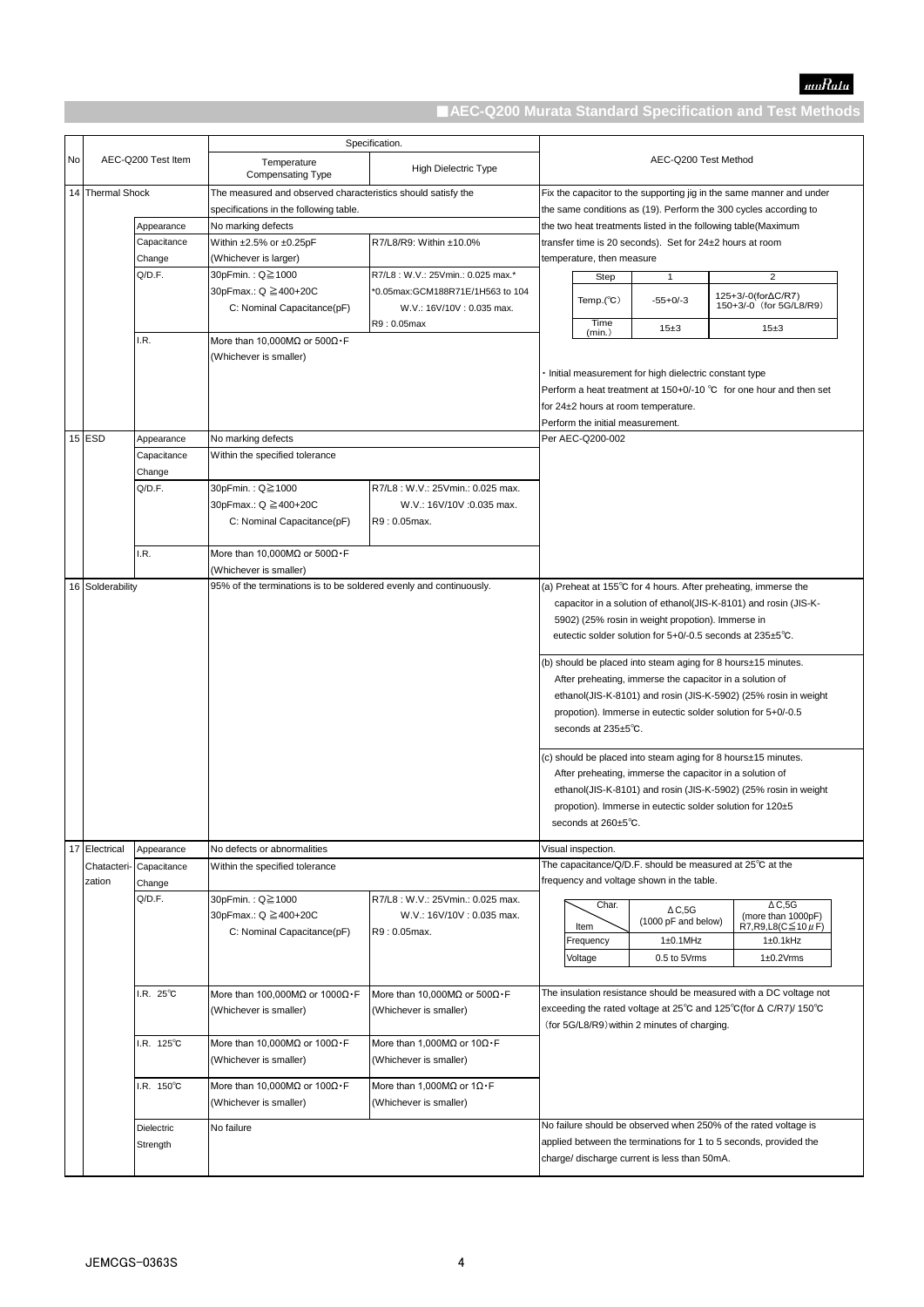|    |                    |                       |                                                                                | Specification.                        |                      |                                                                                                 |  |
|----|--------------------|-----------------------|--------------------------------------------------------------------------------|---------------------------------------|----------------------|-------------------------------------------------------------------------------------------------|--|
| No | AEC-Q200 Test Item |                       | Temperature<br>Compensating Type                                               | <b>High Dielectric Type</b>           | AEC-Q200 Test Method |                                                                                                 |  |
|    | 18 Board Flex      | Appearance            | No marking defects                                                             |                                       |                      | Solder the capacitor on the test jig (glass epoxy board) shown in                               |  |
|    |                    |                       |                                                                                |                                       |                      | Fig1 using a eutectic solder. Then apply a force in the direction                               |  |
|    |                    |                       |                                                                                |                                       |                      | shown in Fig 2 for 5±1sec. The soldering should be done by the                                  |  |
|    |                    |                       |                                                                                |                                       |                      | reflow method and should be conducted with care so that the                                     |  |
|    |                    | Capacitance           | Within ±5.0% or ±0.5pF                                                         | R7/L8/R9: Within ±10.0%               |                      | soldering is uniform and free of defects such as heat shock.                                    |  |
|    |                    | Change                | (Whichever is larger)                                                          |                                       |                      | Type<br>b<br>a<br>c                                                                             |  |
|    |                    | Q/D.F.                | 30pFmin. : Q≧1000                                                              | R7/L8: W.V.: 25Vmin.: 0.025 max.      |                      | GCM03<br>0.3<br>0.9<br>0.3<br>GCM15<br>0.5<br>1.5<br>0.6                                        |  |
|    |                    |                       | 30pFmax.: Q ≧400+20C                                                           | W.V.: 16V/10V: 0.035max.              |                      | GCM18<br>0.6<br>2.2<br>0.9                                                                      |  |
|    |                    |                       | C: Nominal Capacitance(pF) R9: 0.05max.                                        |                                       |                      | GCM21<br>0.8<br>3.0<br>1.3<br>GCM31<br>2.0<br>4.4<br>1.7                                        |  |
|    |                    | I.R.                  | More than 10,000M $\Omega$ or 500 $\Omega$ · F                                 |                                       |                      | GCM32<br>2.0<br>4.4<br>2.6                                                                      |  |
|    |                    |                       | (Whichever is smaller)                                                         |                                       |                      | $(in \, mm)$                                                                                    |  |
|    |                    |                       |                                                                                |                                       |                      |                                                                                                 |  |
|    |                    |                       | b                                                                              | $\phi$ 4.5                            |                      |                                                                                                 |  |
|    |                    |                       |                                                                                |                                       |                      | Pressurizing                                                                                    |  |
|    |                    |                       |                                                                                |                                       |                      | speed:1.0mm/s<br>Pressurize                                                                     |  |
|    |                    |                       |                                                                                | $\triangleleft$                       |                      | R4                                                                                              |  |
|    |                    |                       | a                                                                              |                                       |                      |                                                                                                 |  |
|    |                    |                       | 100                                                                            |                                       |                      | $\infty$<br>- 22<br>-0.<br>Flexure : $\leq$ 2                                                   |  |
|    |                    |                       | Fig. 1                                                                         |                                       |                      | Capacitance meter<br>(High Dielectric Type)<br>Flexure : $\leq$ 3<br>45<br>45                   |  |
|    |                    |                       |                                                                                | t:1.6mm                               |                      | (Temperature<br>Compensating Type)                                                              |  |
|    |                    |                       |                                                                                | (GCM03/15:0.8mm                       |                      | Fig. 2                                                                                          |  |
|    | 19 Terminal        | Appearance            | No marking defects                                                             |                                       |                      | Solder the capacitor to the test jig (glass epoxy board) shown in                               |  |
|    | Strength           |                       |                                                                                |                                       |                      | Fig.3 using a eutectic solder. Then apply *18N force in parallel with                           |  |
|    |                    | Capacitance<br>Change | Within specified tolerance                                                     |                                       |                      | the test jig for 60sec.<br>The soldering should be done either with an iron or using the reflow |  |
|    |                    | Q/D.F.                | 30pFmin.: Q≧1000                                                               | R7/L8: W.V.: 25Vmin.: 0.025 max.      |                      | method and should be conducted with care so that the soldering is                               |  |
|    |                    |                       | 30pFmax.: Q ≧400+20C                                                           | W.V.: 16V/10V: 0.035max.              |                      | uniform and gree of defects such as heat shock                                                  |  |
|    |                    |                       | C: Nominal Capacitance(pF) R9: 0.05max.                                        |                                       |                      | *2N(GCM03/15)                                                                                   |  |
|    |                    |                       |                                                                                |                                       |                      | Type<br>b<br>a<br>c                                                                             |  |
|    |                    | I.R.                  | More than 10,000M $\Omega$ or 500 $\Omega$ · F                                 |                                       |                      | GCM03<br>0.3<br>0.9<br>0.3                                                                      |  |
|    |                    |                       | (Whichever is smaller)                                                         |                                       |                      | GCM15<br>0.4<br>1.5<br>0.5<br>1.0<br>3.0<br>1.2<br>GCM18                                        |  |
|    |                    |                       |                                                                                |                                       |                      | 1.2<br>GCM21<br>4.0<br>1.65                                                                     |  |
|    |                    |                       |                                                                                |                                       |                      | GCM31<br>2.2<br>5.0<br>2.0                                                                      |  |
|    |                    |                       |                                                                                |                                       |                      | GCM32<br>2.2<br>5.0<br>2.9<br>(in mm)                                                           |  |
|    |                    |                       |                                                                                |                                       |                      | C                                                                                               |  |
|    |                    |                       |                                                                                |                                       |                      | t: 1.6mm                                                                                        |  |
|    |                    |                       |                                                                                |                                       |                      | (GCMO3/15: 0.8mm)                                                                               |  |
|    |                    |                       |                                                                                |                                       |                      | $\varpi$<br>$\Omega$                                                                            |  |
|    |                    |                       |                                                                                |                                       |                      | Solder resist                                                                                   |  |
|    |                    |                       |                                                                                |                                       |                      |                                                                                                 |  |
|    |                    |                       |                                                                                |                                       |                      | Baked electrode or<br>Copper foil                                                               |  |
|    |                    |                       |                                                                                |                                       |                      | Fig. 3                                                                                          |  |
|    | 20 Beam Load Test  |                       | Destruction value should be exceed following one.                              |                                       |                      | Place the capacitor in the beam load fixture as Fig 4.                                          |  |
|    |                    |                       | < Chip L dimension : 2.5mm max. >                                              |                                       |                      | Apply a force.                                                                                  |  |
|    |                    |                       |                                                                                | Chip thickness > 0.5mm rank: 20N      |                      | < Chip Length: 2.5mm max. >                                                                     |  |
|    |                    |                       |                                                                                | Chip thickness $\leq 0.5$ mm rank: 8N |                      |                                                                                                 |  |
|    |                    |                       | < Chip L dimension : 3.2mm max. >                                              |                                       |                      | Iron Board                                                                                      |  |
|    |                    |                       | Chip thickness < 1.25mm rank: 15N<br>Chip thickness $\geq 1.25$ mm rank: 54.5N |                                       |                      |                                                                                                 |  |
|    |                    |                       |                                                                                |                                       |                      |                                                                                                 |  |
|    |                    |                       |                                                                                |                                       |                      | < Chip Length: 3.2mm min. >                                                                     |  |
|    |                    |                       |                                                                                |                                       |                      |                                                                                                 |  |
|    |                    |                       |                                                                                |                                       |                      |                                                                                                 |  |
|    |                    |                       |                                                                                |                                       |                      |                                                                                                 |  |
|    |                    |                       |                                                                                |                                       |                      |                                                                                                 |  |
|    |                    |                       |                                                                                |                                       |                      | ↔                                                                                               |  |
|    |                    |                       |                                                                                |                                       |                      | 0.6L                                                                                            |  |
|    |                    |                       |                                                                                |                                       |                      | Fig.4                                                                                           |  |
|    |                    |                       |                                                                                |                                       |                      | Speed supplied the Stress Load: *0.5mm / sec.                                                   |  |
|    |                    |                       |                                                                                |                                       |                      | *GCM03: 0.1mm/sec.                                                                              |  |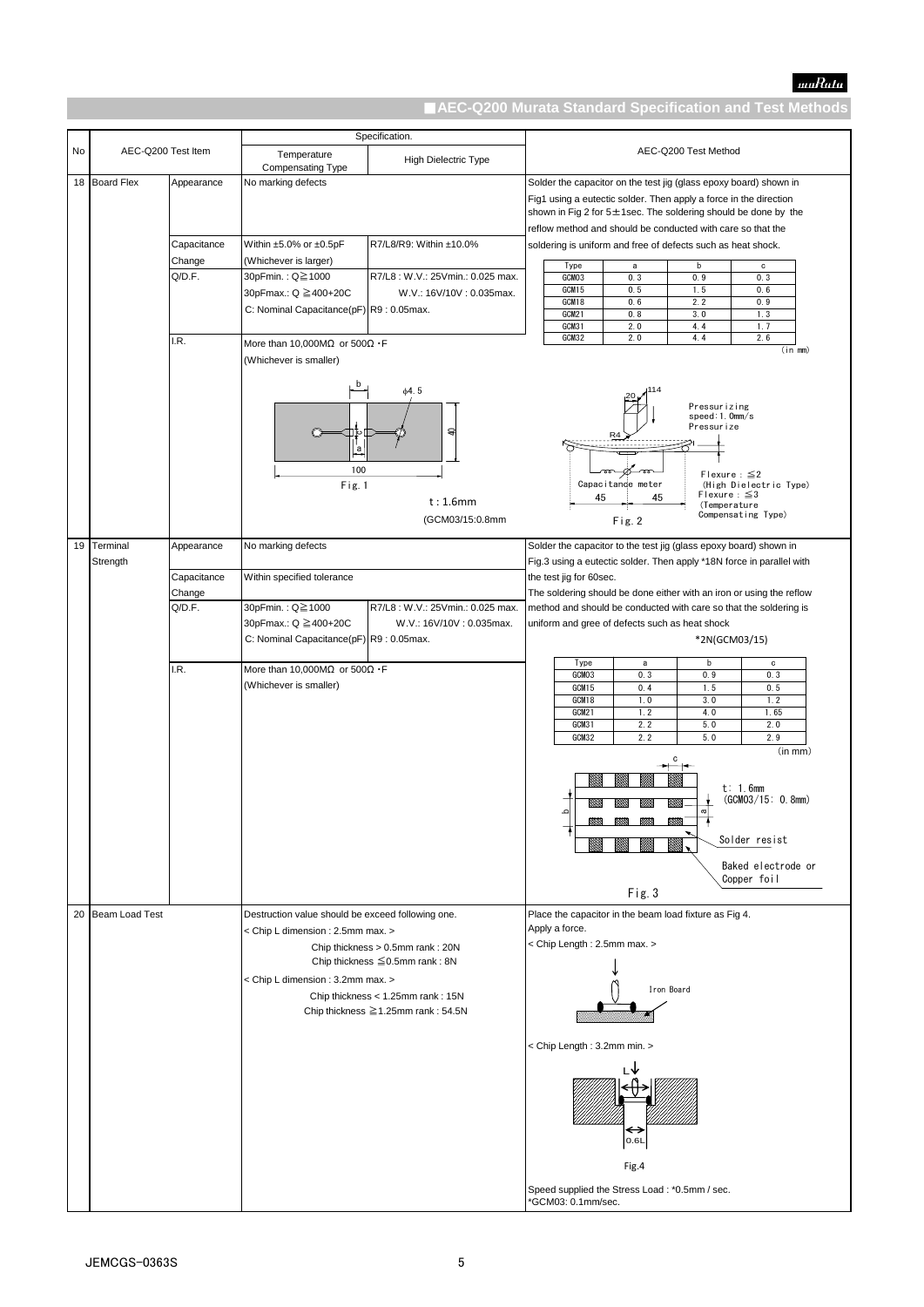

|    |                 |                    | Specification.                          |                                             |                                                                                |
|----|-----------------|--------------------|-----------------------------------------|---------------------------------------------|--------------------------------------------------------------------------------|
| No |                 | AEC-Q200 Test Item | Temperature<br><b>Compensating Type</b> | <b>High Dielectric Type</b>                 | AEC-Q200 Test Method                                                           |
| 21 | Capacitance     | Capacitance        | Within the specified tolerance.         | $R7:$ Within $\pm$ 15%                      | The capacitance change should be measured after 5 min. at                      |
|    | Temperature     | Change             | (Table A)                               | $(-55^{\circ}C \text{ to } +125^{\circ}C)$  | each specified temperature stage.                                              |
|    | Characteristics |                    |                                         | $L8:$ Within $\pm$ 15%                      | (1) Temperature Compensating Type                                              |
|    |                 |                    |                                         | $(-55^{\circ}C \text{ to } +125^{\circ}C)$  | The temperature coefficient is determind using the capacitance                 |
|    |                 |                    |                                         | Within +15/-40%                             | measured in step 3 as a reference. When cycling the temperature                |
|    |                 |                    |                                         | $(+125^{\circ}C \text{ to } +150^{\circ}C)$ | sequentially from step1 through 5 ( $\Delta$ C: +25°C to +125°C,               |
|    |                 |                    |                                         | $R9:$ Within $\pm$ 15%                      | 5G:+25°C to +150°C other temp. coeffs.:+25°C to +85°C) the                     |
|    |                 |                    |                                         | $(-55^{\circ}C \text{ to } +150^{\circ}C)$  | capacitance should be within the specified tolerance for the                   |
|    |                 |                    |                                         |                                             | temperature coefficient and capacitance change as Table A-1. The               |
|    |                 |                    |                                         |                                             | capacitance drift is caluculated by dividing the differences                   |
|    |                 |                    |                                         |                                             | betweeen the maximum and minimum measured values in the step                   |
|    |                 | Temperature        | Within the specified tolerance.         |                                             | 1,3 and 5 by the cap value in step 3.                                          |
|    |                 | Coefficent         | (Table A)                               |                                             | Temperature.(°C)<br>Step                                                       |
|    |                 |                    |                                         |                                             | $25 + 2$<br>$\mathbf{1}$                                                       |
|    |                 |                    |                                         |                                             | $\overline{2}$<br>$-55\pm3$ (for $\Delta C$ to R7)                             |
|    |                 |                    |                                         |                                             | 3<br>$25+2$                                                                    |
|    |                 | Capacitance        | Within $\pm 0.2\%$ or $\pm 0.05$ pF     |                                             | 125±3 (for ΔC/R7), 150±3 (for 5G/R9/L8), 85±3 (for other TC)<br>$\overline{4}$ |
|    |                 | Drift              | (Whichever is larger.)                  |                                             | 5<br>$25 + 2$                                                                  |
|    |                 |                    |                                         |                                             | (2) High Dielectric Constant Type                                              |
|    |                 |                    |                                         |                                             | The ranges of capacitance change compared with the above 25°C                  |
|    |                 |                    |                                         |                                             | value over the temperature ranges shown in the table should be                 |
|    |                 |                    |                                         |                                             | within the specified ranges.                                                   |
|    |                 |                    |                                         |                                             | Initial measurement for high dielectric constant type.                         |
|    |                 |                    |                                         |                                             | Perform a heat treatment at 150+0/-10°C for one hour                           |
|    |                 |                    |                                         |                                             | and then set for $24 \pm 2$ hours at room temperature.                         |
|    |                 |                    |                                         |                                             | Perform the initial measurement.                                               |

Table A

|       | Capacitance Change from 25°C (%)<br><b>Nominal Values</b> |       |         |      |                                                  |                                                         |                                    |
|-------|-----------------------------------------------------------|-------|---------|------|--------------------------------------------------|---------------------------------------------------------|------------------------------------|
| Char. |                                                           | $-55$ |         | -30  |                                                  | -10                                                     |                                    |
|       | (ppm/°C)                                                  | Max.  | Min.    | Max. | Min.                                             | Max.                                                    | Min.                               |
| 5C/5G | 30<br>)±                                                  | 0.58  | $-0.24$ | 0.40 | $-0.17$                                          | 0.25                                                    | $-0.11$                            |
| .     | .                                                         |       |         |      | $\sim$ $\sim$ $\sim$ $\sim$ $\sim$ $\sim$ $\sim$ | $\sim$ $\sim$ $\sim$ $\sim$ $\sim$ $\sim$ $\sim$ $\sim$ | $\sim$ $\sim$ $\sim$ $\sim$ $\sim$ |

Note 1: Nominal values denote the temperature coefficient within a range of 25°C to 125°C(for  $\triangle C$ )/ 150°C(for 5G)/85°C(for other TC).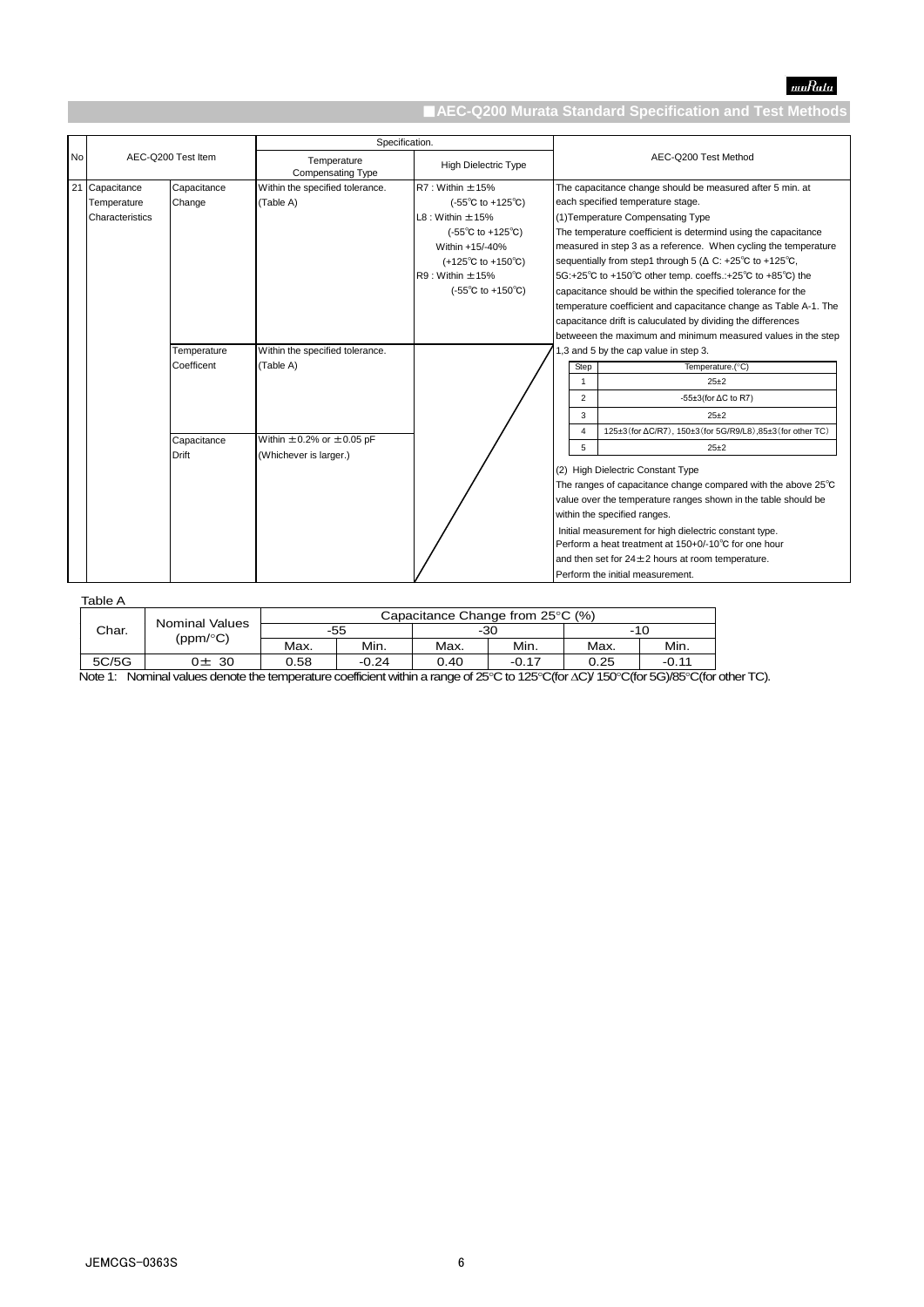# 1.Tape Carrier Packaging(Packaging Code:D/E/W/F/L/J/K)

1.1 Minimum Quantity(pcs./reel)

|             |       |             | φ180mm reel |                     | $\overline{\phi}$ 330mm reel |                     |
|-------------|-------|-------------|-------------|---------------------|------------------------------|---------------------|
| Type        |       |             | Paper Tape  | <b>Plastic Tape</b> | Paper Tape                   | <b>Plastic Tape</b> |
|             |       | Code:D/E    | Code:W      | Code:L              | Code:J/F                     | Code:K              |
| GCD03       |       | 15000(W8P2) | 30000(W8P1) |                     | 50000(W8P2)                  |                     |
| GCD15       |       | 10000(W8P2) | 20000(W8P1) |                     | 50000(W8P2)                  |                     |
| GCD18       |       | 4000        |             |                     | 10000                        |                     |
|             | 6     | 4000        |             |                     | 10000                        |                     |
| GCD21       | 9     | 4000        |             |                     | 10000                        |                     |
|             | B     |             |             | 3000                |                              | 10000               |
|             | 6     | 4000        |             |                     | 10000                        |                     |
| GC□31       | 9     | 4000        |             |                     | 10000                        |                     |
|             | M     |             |             | 3000                |                              | 10000               |
|             | Ⴀ     |             |             | 2000                |                              | 6000                |
|             | 9     | 4000        |             |                     | 10000                        |                     |
| GCD32       | M     |             |             | 3000                |                              | 10000               |
|             | N     |             |             | 2000                |                              | 8000                |
|             | R/D/E |             |             | 1000                |                              | 4000                |
| $GCD43$ N/R | М     |             |             | 1000                |                              | 5000                |
|             |       |             |             | 1000                |                              | 4000                |
|             | E     |             |             | 500                 |                              | 2000                |
| GCD55       | M     |             |             | 1000                |                              | 5000                |
|             | N/R   |             |             | 1000                |                              | 4000                |

#### 1.2 Dimensions of Tape

 $(1)$ GC $\Box$ 03/15 $(W8P2$  CODE:D/E/J/F) (in:mm)



| Code | GCD03      | GCD15      |                  |
|------|------------|------------|------------------|
| *3   | 0.37       | 0.65       |                  |
| *3   | ገ 67       | 1.15       | *3 Nominal value |
|      | $0.5$ max. | $0.8$ max. |                  |

# (2)GC□03/15(W8P1 CODE:W) (in:mm)



t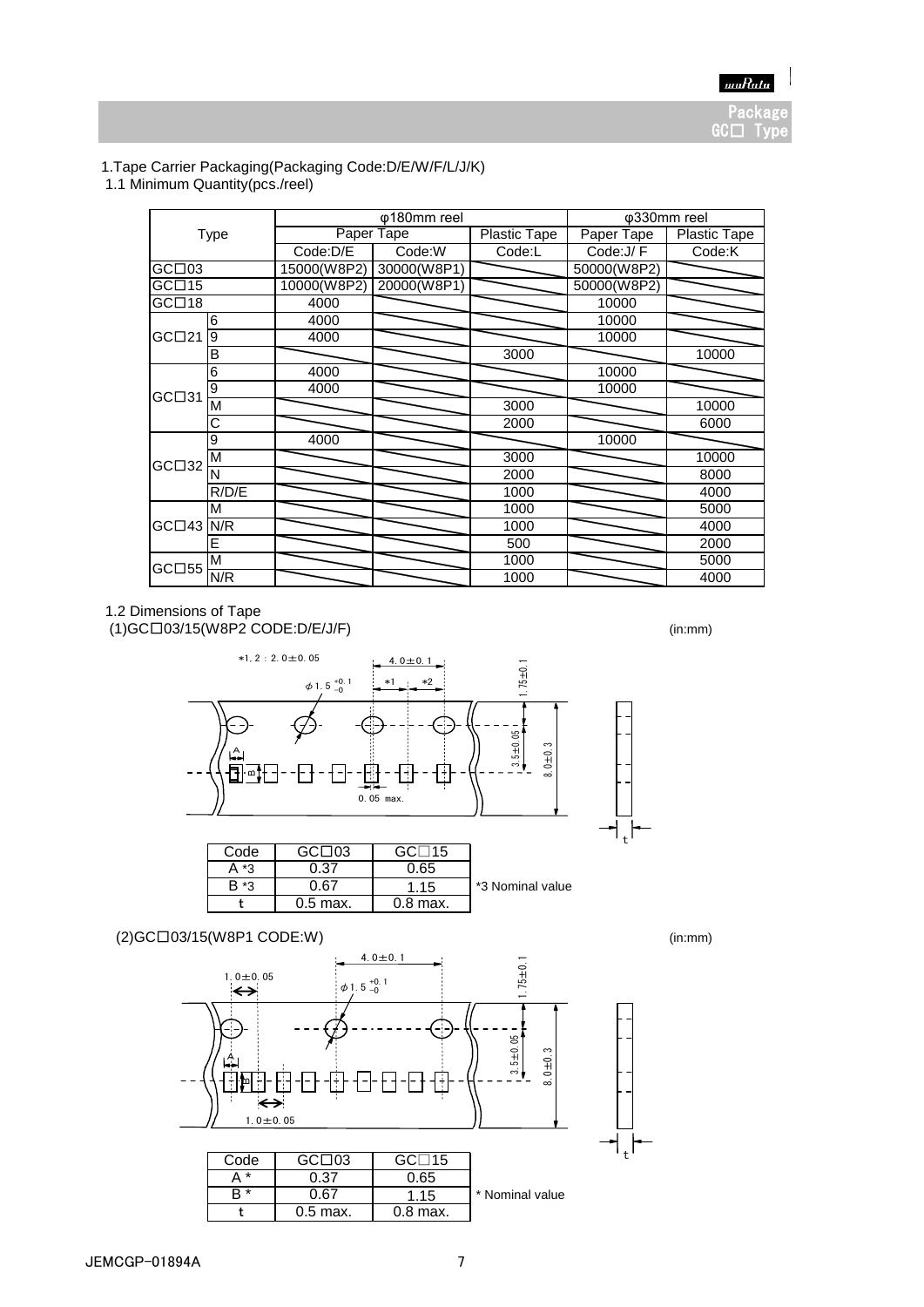

Packa  $GCD$  Ty



| (4)GC□21/31/32 | $T:1.15$ rank min. | (in:mm) |
|----------------|--------------------|---------|
|----------------|--------------------|---------|

 $2.25±0.2$ 





| ____    | <br><br> |                  |
|---------|----------|------------------|
| $\star$ |          | *2 Nominal value |
| *^      |          |                  |
|         |          |                  |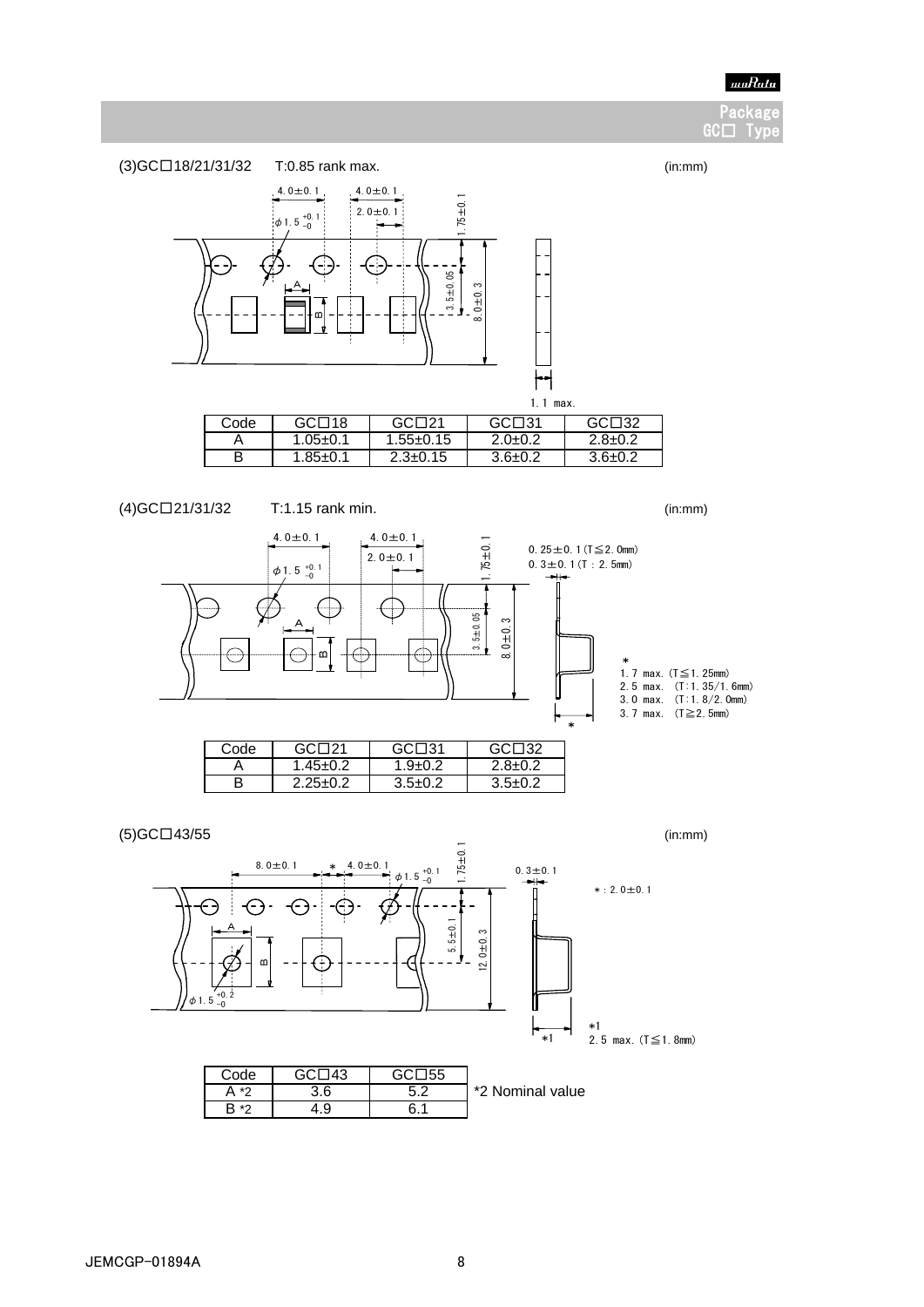

#### Packa GC□ Ty

#### Fig.1 Package Chips (in:mm)

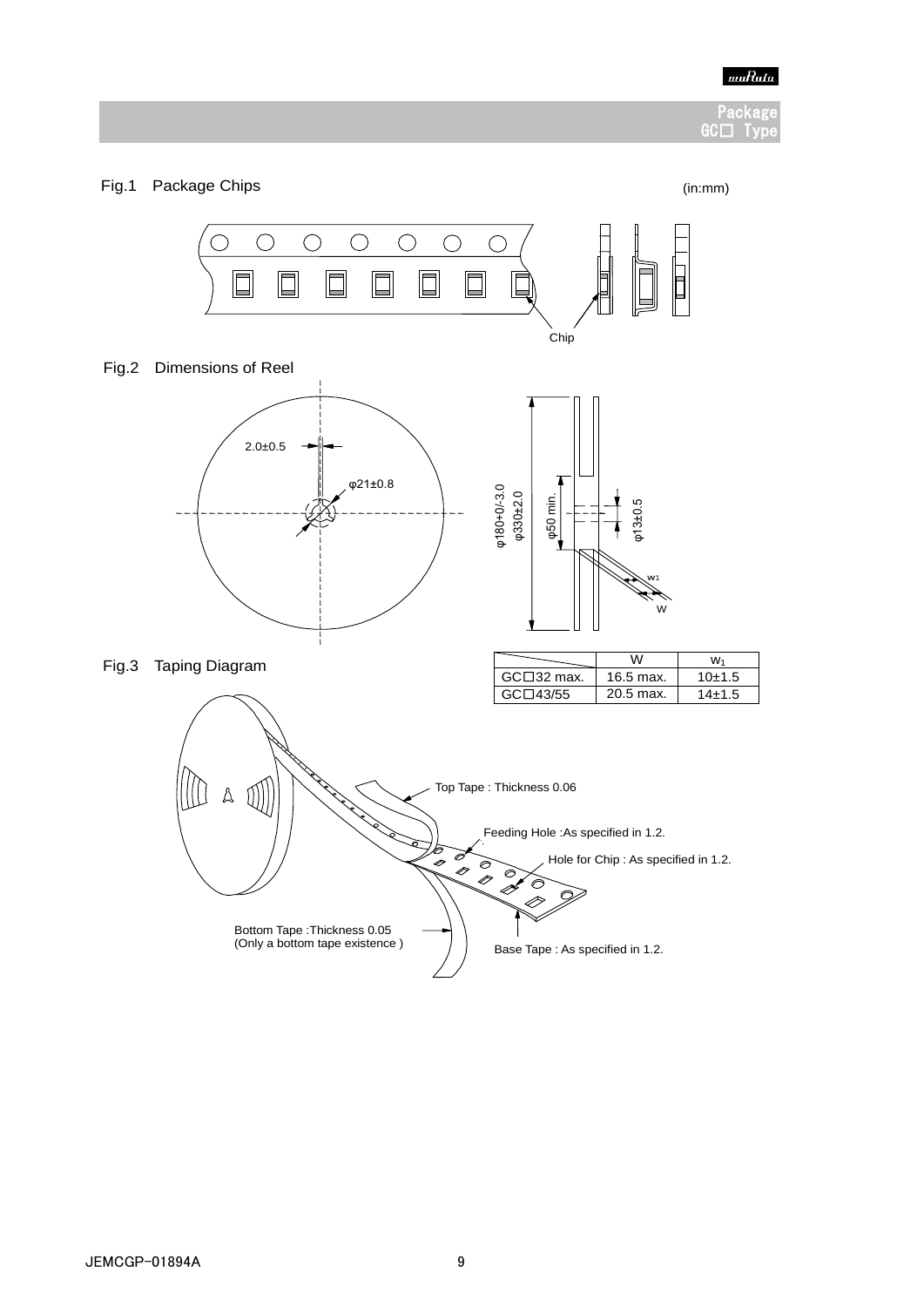

- 1.3 Tapes for capacitors are wound clockwise shown in Fig.3.
	- (The sprocket holes are to the right as the tape is pulled toward the user.)
- 1.4 Part of the leader and part of the vacant section are attached as follows.



- 1.5 Accumulate pitch : 10 of sprocket holes pitch =  $40 \pm 0.3$ mm
- 1.6 Chip in the tape is enclosed by top tape and bottom tape as shown in Fig.1.
- 1.7 The top tape and base tape are not attached at the end of the tape for a minimum of 5 pitches.
- 1.8 There are no jointing for top tape and bottom tape.
- 1.9 There are no fuzz in the cavity.
- 1.10 Break down force of top tape : 5N min. Break down force of bottom tape : 5N min. (Only a bottom tape existence )
- 1.11 Reel is made by resin and appeaser and dimension is shown in Fig 2. There are possibly to change the material and dimension due to some impairment.
	- 1.12 Peeling off force : 0.1N to 0.6N<sup>\*</sup> in the direction as shown below.



 1.13 Label that show the customer parts number, our parts number, our company name, inspection number and quantity, will be put in outside of reel.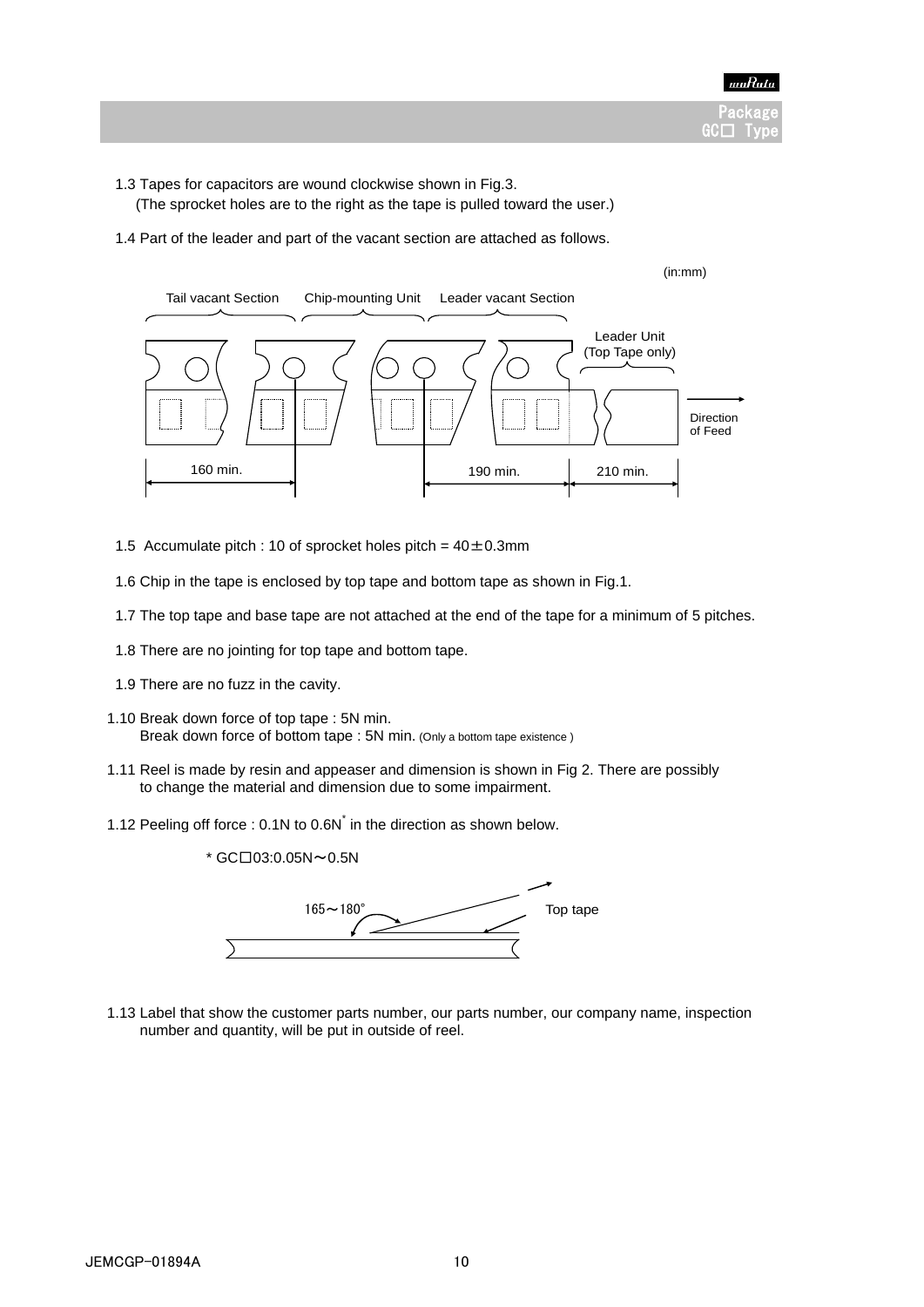

## ■ Limitation of use

 Please contact our sales representatives or product engineers before using our products for the applications listed below which require of our products for other applications than specified in this product. ①Aircraft equipment ②Aerospace equipment ③Undersea equipment ④Power plant control equipment ⑤Medical equipment ⑥Transportation equipment(vehicles,trains,ships,etc.) ⑦Traffic signal equipment ⑧Disaster prevention / crime prevention equipment ⑨Data-processing equipment ⑩Application of similar complexity and/or requirements to the applications listed in the above

#### ■ Fail-safe

 Be sure to provide an appropriate fail-safe function on your product to prevent a second damage that may be caused by the abnormal function or the failure of our product.

## ■ Storage and Operation condition

- 1. The performance of chip monolithic ceramic capacitors may be affected by the storage conditions.
- 1-1. Store capacitors in the following conditions: Temperature of +5℃ to +40℃ and a Relative Humidity of 20% to 70%.
- (1) Sunlight, dust, rapid temperature changes, corrosive gas atmosphere or high temperature and humidity conditions during storage may affect the solderability and the packaging performance. Please use product within six months of receipt.
- (2) Please confirm solderability before using after six months. Store the capacitors without opening the original bag. Even if the storage period is short, do not exceed the specified atmospheric conditions.
- 1-2. Corrosive gas can react with the termination (external) electrodes or lead wires of capacitors, and result in poor solderability. Do not store the capacitors in an atmosphere consisting of corrosive gas (e.g., hydrogen sulfide, sulfur dioxide, chlorine, ammonia gas etc.).
- 1-3. Due to moisture condensation caused by rapid humidity changes, or the photochemical change caused by direct sunlight on the terminal electrodes and/or the resin/epoxy coatings, the solderability and electrical performance may deteriorate. Do not store capacitors under direct sunlight or in high huimidity conditions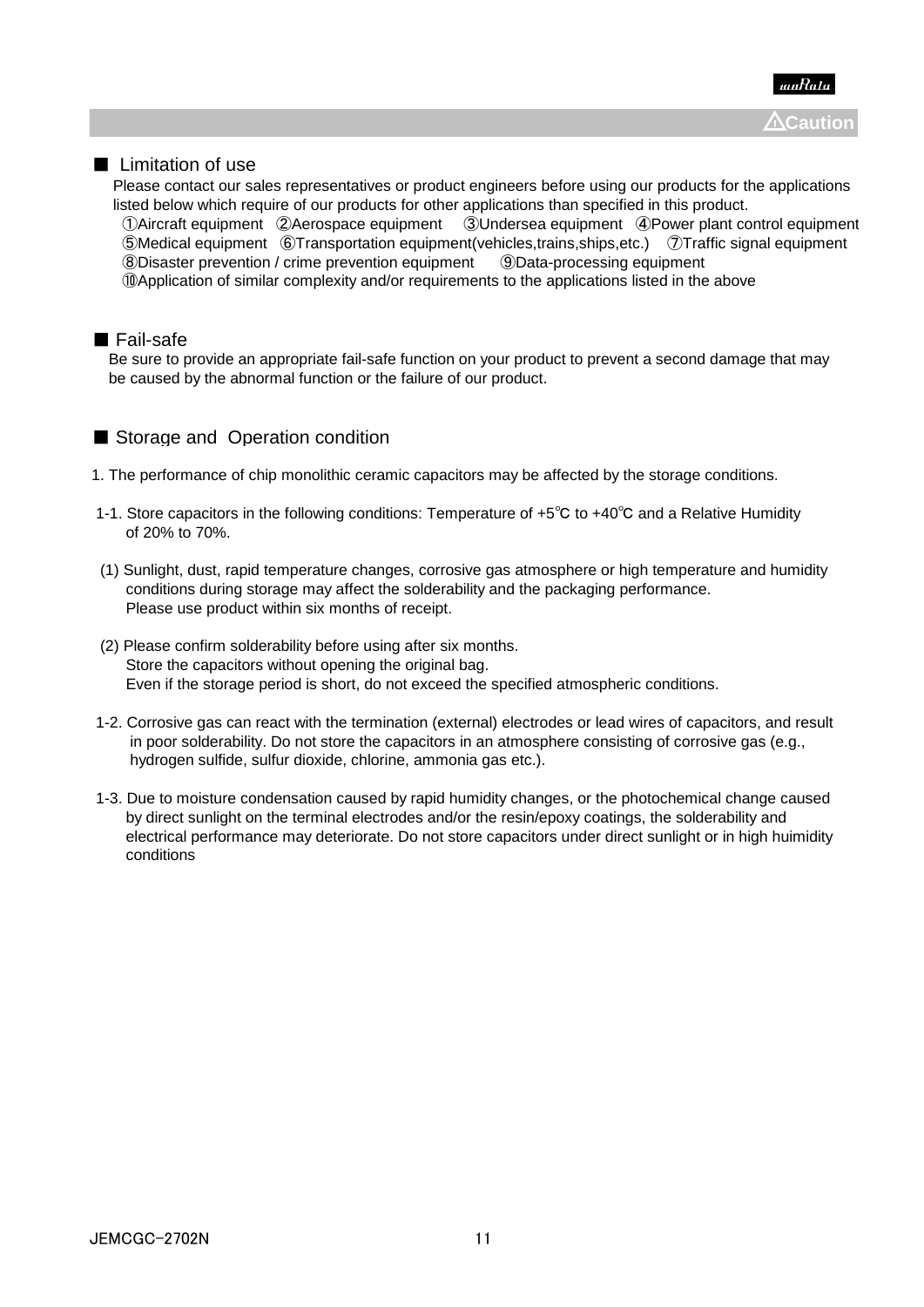## ■Rating

### **1.Temperature Dependent Characteristics**

- 1. The electrical characteristics of the capacitor can change with temperature.
- 1-1. For capacitors having larger temperature dependency, the capacitance may change with temperature changes. The following actions are recommended in order to insure suitable capacitance values.
- (1) Select a suitable capacitance for the operating temperature range.
- (2) The capacitance may change within the rated temperature. When you use a high dielectric constant type capacitors in a circuit that needs a tight (narrow) capacitance tolerance.

 Example: a time constant circuit., please carefully consider the characteristics of these capacitors, such as their aging, voltage, and temperature characteristics. And check capacitors using your actual appliances at the intended environment and operating conditions.









#### **2.Measurement of Capacitance**

- 1. Measure capacitance with the voltage and the frequency specified in the product specifications.
- 1-1. The output voltage of the measuring equipment may decrease when capacitance is high occasionally. Please confirm whether a prescribed measured voltage is impressed to the capacitor.
- 1-2. The capacitance values of high dielectric constant type capacitors change depending on the AC voltage applied. Please consider the AC voltage characteristics when selecting a capacitor to be used in a AC circuit.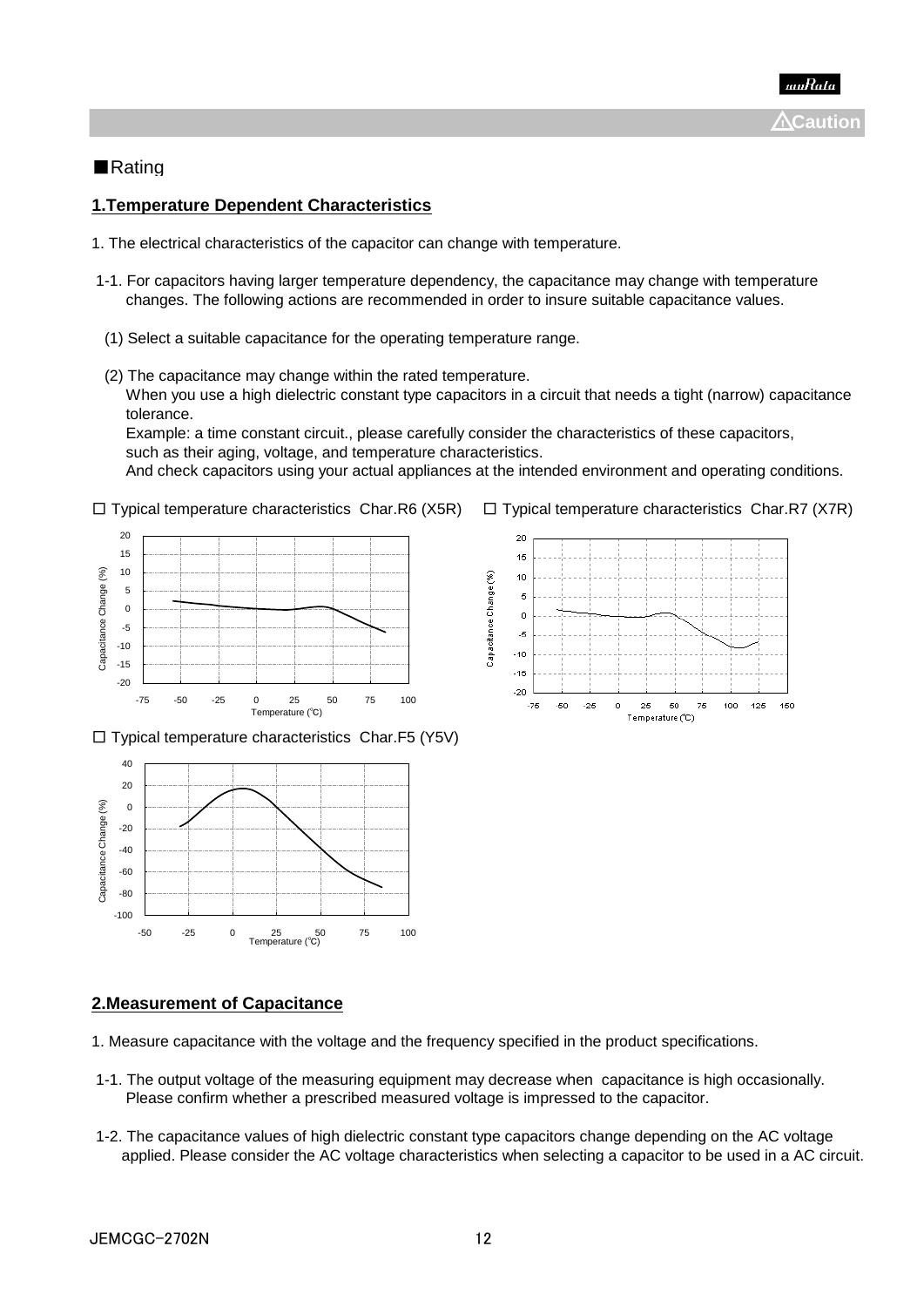# **3.Applied Voltage**

- 1. Do not apply a voltage to the capacitor that exceeds the rated voltage as called-out in the specifications.
- 1-1. Applied voltage between the terminals of a capacitor shall be less than or equal to the rated voltage.
- (1) When AC voltage is superimposed on DC voltage, the zero-to-peak voltage shall not exceed the rated DC voltage. When AC voltage or pulse voltage is applied, the peak-to-peak voltage shall not exceed the rated DC voltage.
- (2) Abnormal voltages (surge voltage, static electricity, pulse voltage, etc.) shall not exceed the rated DC voltage.



(E:Maximum possible applied voltage.)

1-2. Influence of overvoltage

 Overvoltage that is applied to the capacitor may result in an electrical short circuit caused by the breakdown of the internal dielectric layers .

The time duration until breakdown depends on the applied voltage and the ambient temperature.

### **4. Applied Voltage and Self-heating Temperature**

- 1. When the capacitor is used in a high-frequency voltage, pulse voltage, application, be sure to take into account self-heating may be caused by resistant factors of the capacitor.
- 1-1. The load should be contained to the level such that when measuring at atomospheric temperature of 25℃, the product's self-heating remains below 20℃ and surface temperature of the capacitor in the actual circuit remains wiyhin the maximum operating temperature.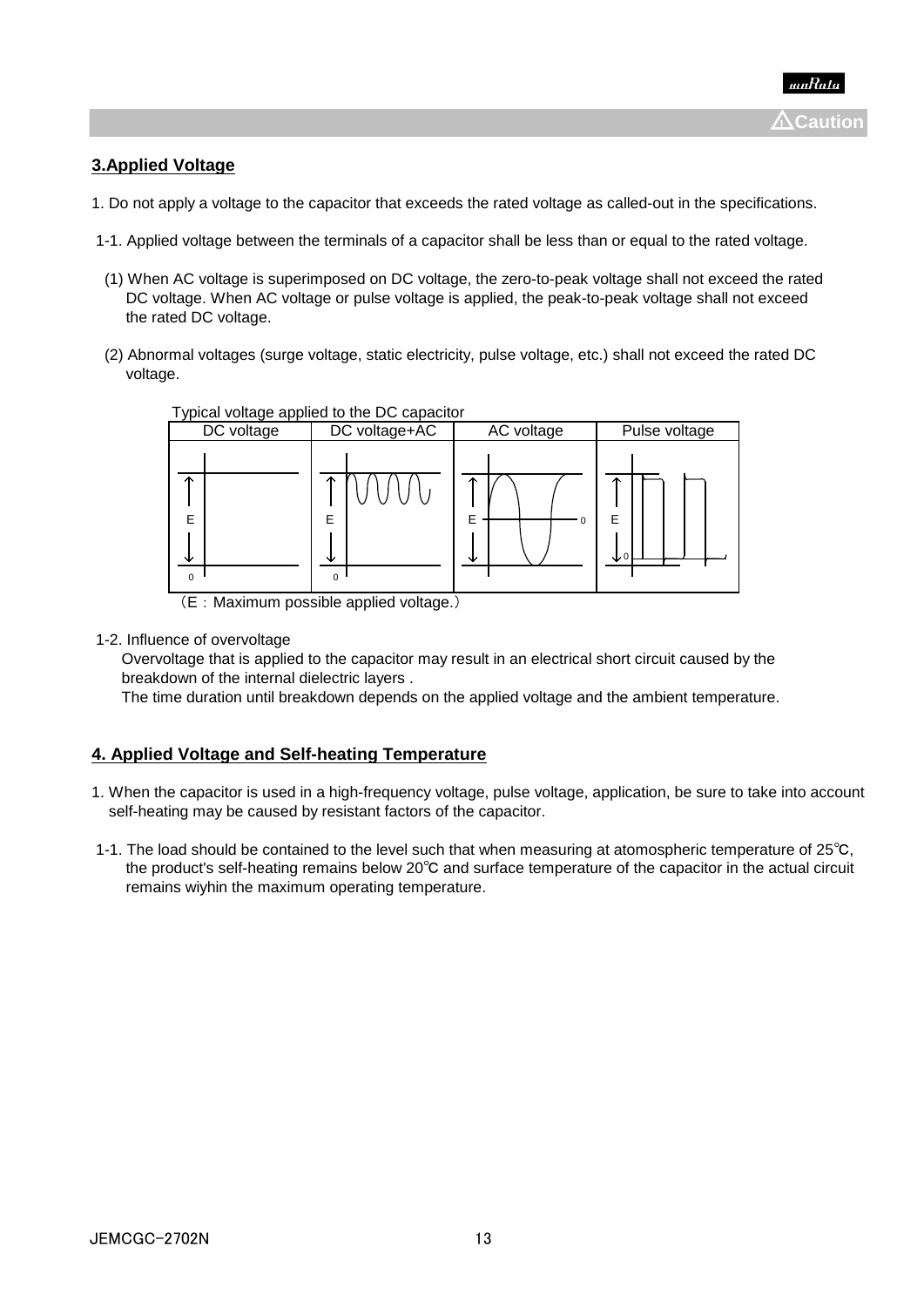

## **5. DC Voltage and AC Voltage Characteristic**

- 1. The capacitance value of a high dielectric constant type capacitor changes depending on the DC voltage applied. Please consider the DC voltage characteristics when a capacitor is selected for use in a DC circuit.
- 1-1. The capacitance of ceramic capacitors may change sharply depending on the applied voltage. (See figure) Please confirm the following in order to secure the capacitance.
- (1) Whether the capacitance change caused by the applied voltage is within the range allowed or not.
- (2) In the DC voltage characteristics, the rate of capacitance change becomes larger as voltage increases. Even if the applied voltage is below the rated voltage. When a high dielectric constant type capacitor is in a circuit that needs a tight (narrow) capacitance tolerance. Example: a time constant circuit., please carefully consider the characteristics of these capacitors, such as their aging, voltage, and temperature characteristics. And check capacitors using your actual appliances at the intended environment and operating conditions.



2. The capacitance values of high dielectric constant type capacitors change depending on the AC voltage applied. Please consider the AC voltage characteristics when selecting a capacitor to be used in a AC circuit.  $\Box$  AC voltage characteristics



### **6. Capacitance Aging**

1. The high dielectric constant type capacitors have the characteristic in which the capacitance value decreases with the passage of time.

 When you use a high dielectric constant type capacitors in a circuit that needs a tight (narrow) capacitance tolerance. Example: a time constant circuit., please carefully consider the characteristics of these capacitors, such as their aging, voltage, and temperature characteristics.

And check capacitors using your actual appliances at the intended environment and operating conditions.



#### $\Box$  DC voltage characteristics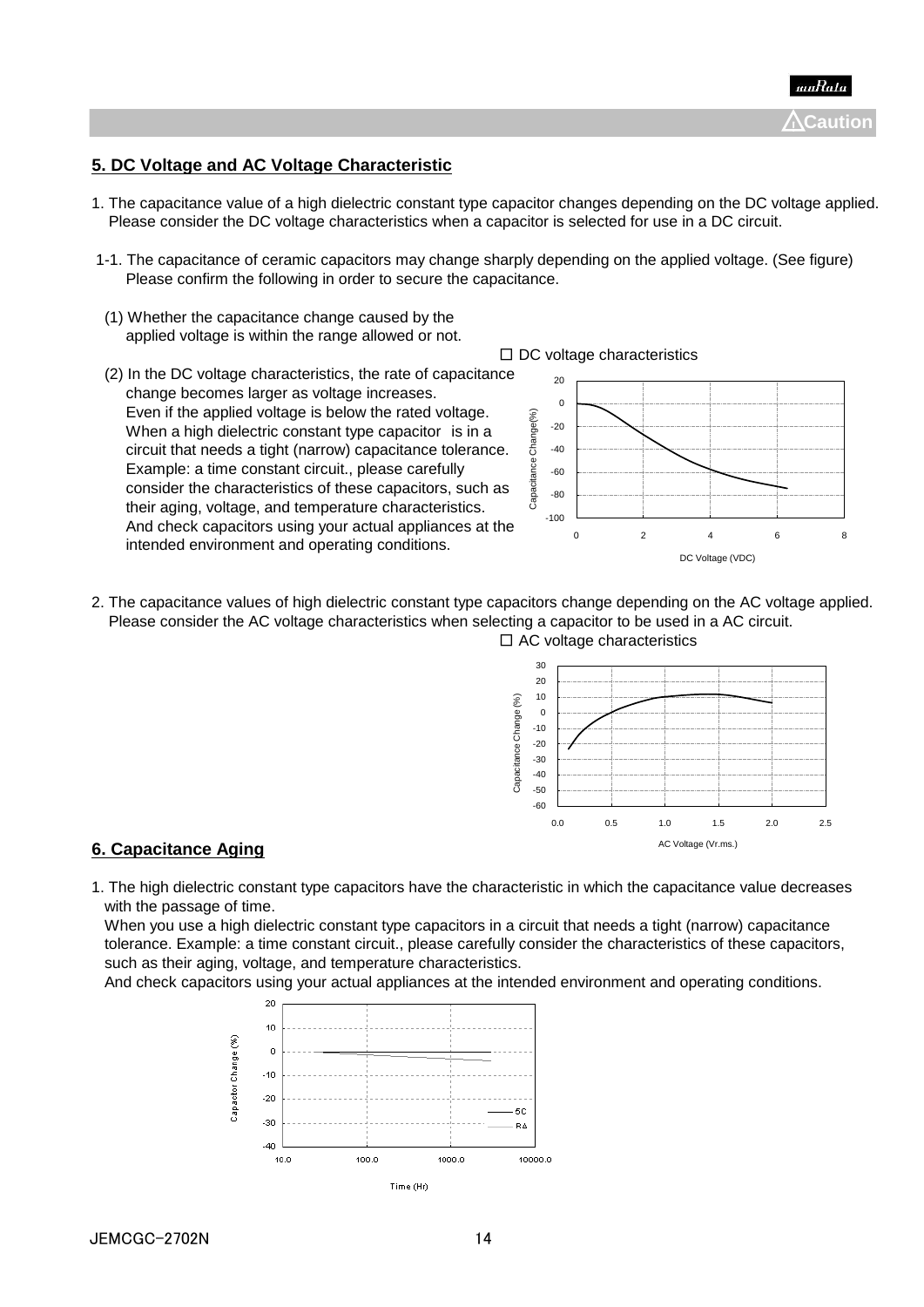

## **7.Vibration and Shock**

- 1. The capacitors mechanical actress (vibration and shock) shall be specified for the use environment. Please confirm the kind of vibration and/or shock, its condition, and any generation of resonance. Please mount the capacitor so as not to generate resonance, and do not allow any impact on the terminals.
- 2. Mechanical shock due to falling may cause damage or a crack in the dielectric material of the capacitor. Do not use a fallen capacitor because the quality and reliability may be deteriorated.



3. When printed circuit boards are piled up or handled, the corners of another printed circuit board should not be allowed to hit the capacitor in order to avoid a crack or other damage to the capacitor.



■ Soldering and Mounting

### **1.Mounting Position**

- 1. Confirm the best mounting position and direction that minimizes the stress imposed on the capacitor during flexing or bending the printed circuit board.
- 1-1.Choose a mounting position that minimizes the stress imposed on the chip during flexing or bending of the board.

[Component Direction]



Locate chip horizontal to the direction in which stress acts

[Chip Mounting Close to Board Separation Point]



Chip arrangement Worst A-C-(B~D) Best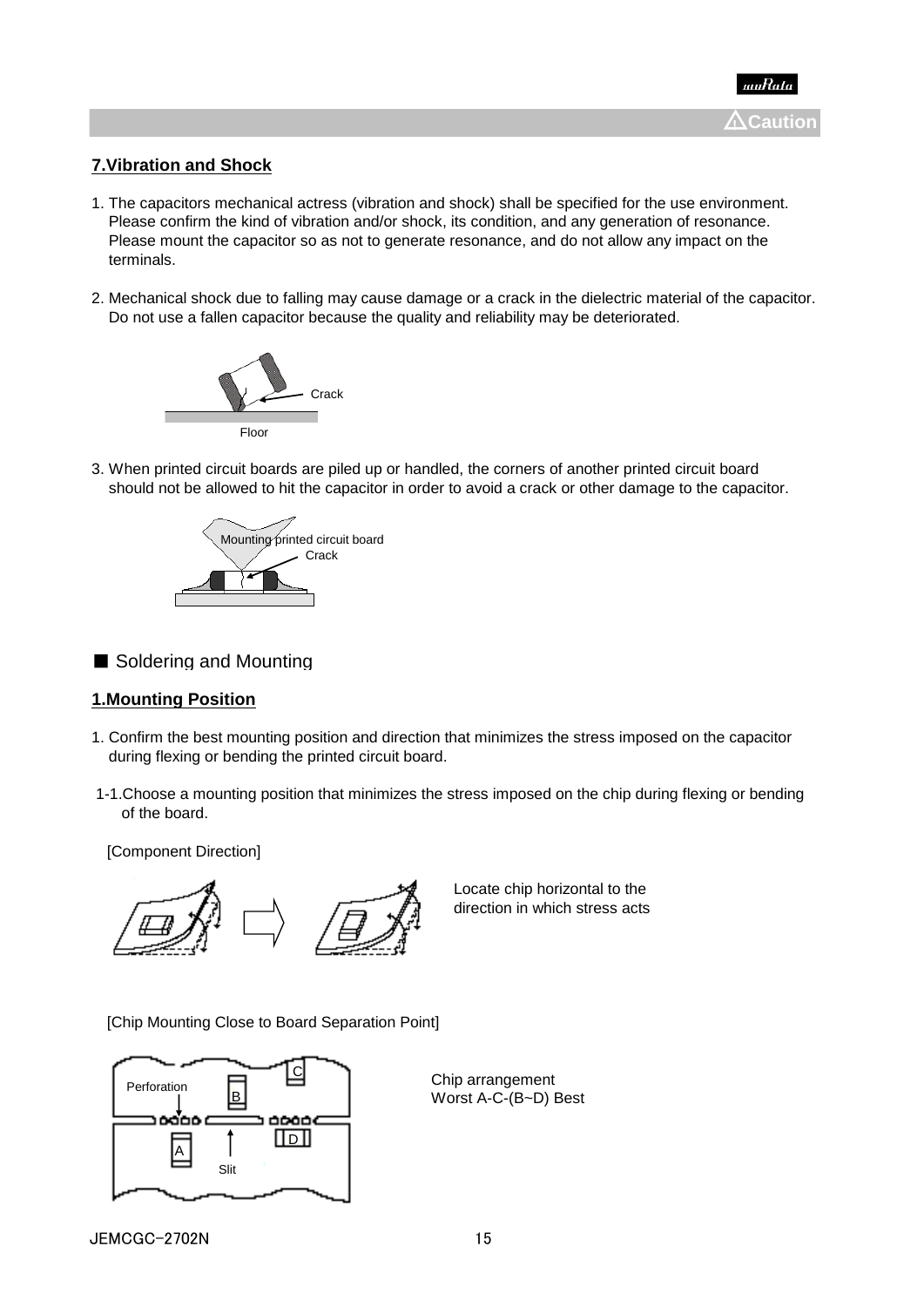

#### **2.Information before mounting**

- 1. Do Not re-use capacitors that were removed from the equipment.
- 2. Confirm capacitance characteristics under actual applied voltage.
- 3. Confirm the mechanical stress under actual process and equipment use.
- 4. Confirm the rated capacitance, rated voltage and other electrical characteristics before assembly.
- 5. Prior to use, confirm the Solderability for the capacitors that were in long-term storage.
- 6. Prior to measuring capacitance, carry out a heat treatment for capacitors that were in long-term storage.
- 7.The use of Sn-Zn based solder will deteriorate the reliability of the MLCC. Please contact our sales representative or product engineers on the use of Sn-Zn based solder in advance.

#### **3.Maintenance of the Mounting (pick and place) Machine**

- 1. Make sure that the following excessive forces are not applied to the capacitors.
- 1-1. In mounting the capacitors on the printed circuit board, any bending force against them shall be kept to a minimum to prevent them from any bending damage or cracking. Please take into account the following precautions and recommendations for use in your process.
- (1) Adjust the lowest position of the pickup nozzle so as not to bend the printed circuit board.
- (2) Adjust the nozzle pressure within a static load of 1N to 3N during mounting.



2.Dirt particles and dust accumulated between the suction nozzle and the cylinder inner wall prevent the nozzle from moving smoothly. This imposes greater force upon the chip during mounting, causing cracked chips. Also the locating claw, when worn out, imposes uneven forces on the chip when positioning, causing cracked chips. The suction nozzle and the locating claw must be maintained, checked and replaced periodically.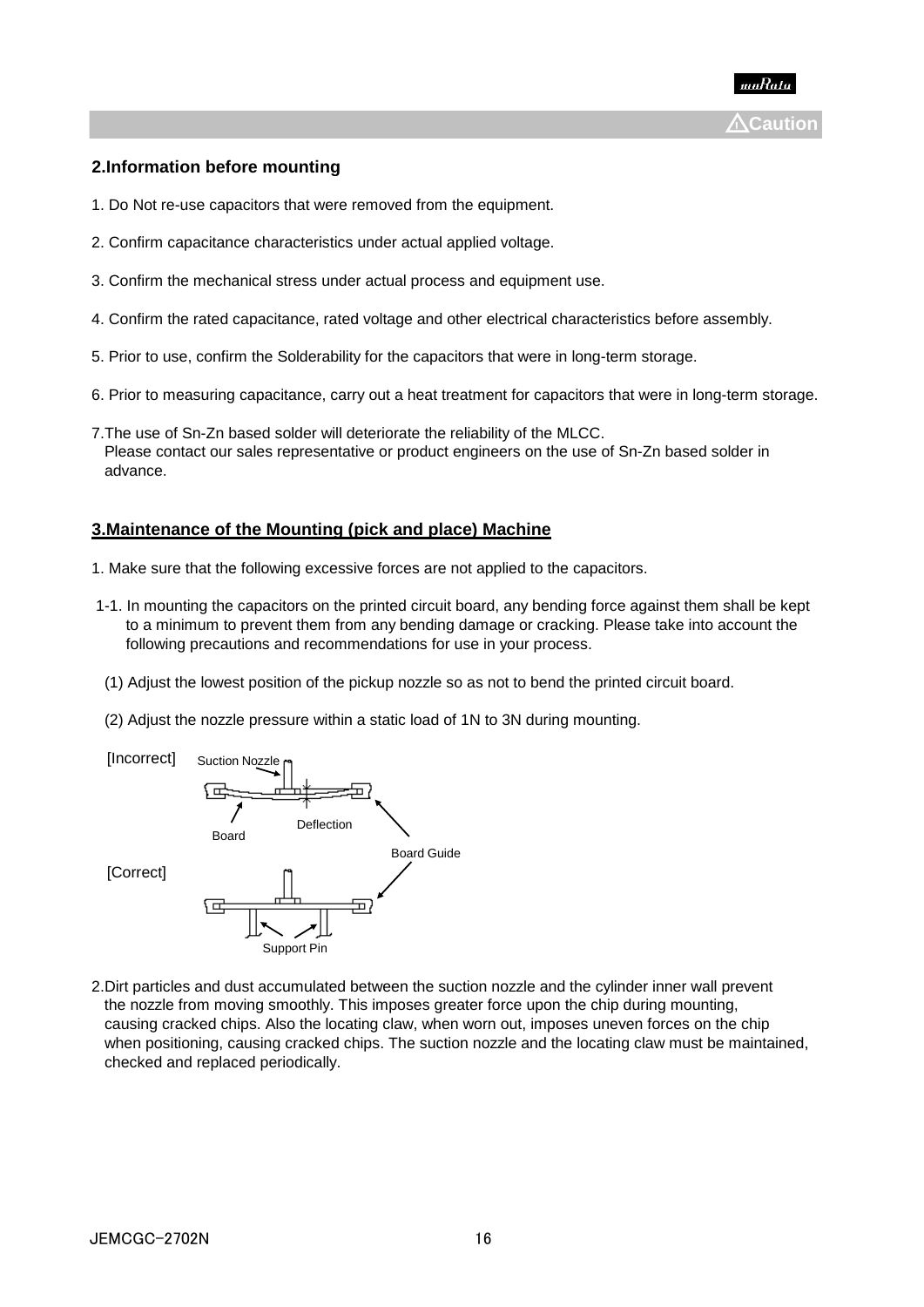

## **4-1.Reflow Soldering**

- 1. When sudden heat is applied to the components, the **[Standard Conditions for Reflow Soldering**] mechanical strength of the components will decrease because a sudden temperature change causes **Infrared Reflow** Infrared Reflow deformation inside the components. In order to prevent mechanical damage to the components, preheating is required for both the components and the PCB board. Preheating conditions are shown in table 1. It is required to keep the temperature differential between the solder and the components surface  $(ΔT)$  as small as possible.
- 2. Solderability of Tin plating termination chips might be deteriorated when a low temperature soldering profile where the peak solder temperature is below the melting point of Tin is used. Please confirm the Solderability of Tin plated termination chips before use. The contract of the contract of the value of the value of the value of the value of the value of the value of the value of the value of the value of the value of the value of the value of the
- 3. When components are immersed in solvent after mounting, be sure to maintain the temperature difference (ΔT) between the component and the solvent within the range shown in the table 1.

#### Table 1

| Part Number       | <b>Temperature Differential</b> |
|-------------------|---------------------------------|
| GC□03/15/18/21/31 | $\Delta T \leq 190^{\circ}C$    |
| GCD32             | $\Delta T \leq 130^{\circ}C$    |

#### Recommended Conditions

|                       |                          | Pb-Sn Solder             | Lead Free Solder               |
|-----------------------|--------------------------|--------------------------|--------------------------------|
|                       | Infrared Reflow          | Vapor Reflow             |                                |
| Peak Temperature      | $230 \sim 250^{\circ}$ C | $230 \sim 240^{\circ}$ C | $240 - 260^{\circ}C$           |
| Atmosphere            | Air                      | Air                      | Air or N2                      |
| Ph-Sn Solder: Sn-37Ph |                          |                          | ead Free Solder: Sn-3.0Ag-0.5C |

4. Optimum Solder Amount for Reflow Soldering

- 4-1. Overly thick application of solder paste results in a excessive solder fillet height. This makes the chip more susceptible to mechanical and thermal stress on the board and may cause the chips to crack. The chip to crack. The chip Thickness min.
- 4-2. Too little solder paste results in a lack of adhesive in section in section strength on the outer electrode, which may result in chips breaking loose from the PCB.
- 4-3. Make sure the solder has been applied smoothly to the end surface to a height of 0.2mm\* min.







#### [Allowable Soldering Temperature and Time]



In case of repeated soldering, the accumulated soldering time must be within the range shown above.



Inverting the PCB Make sure not to impose any abnormal mechanical shocks to the PCB. **JEMCGC-2702N** 17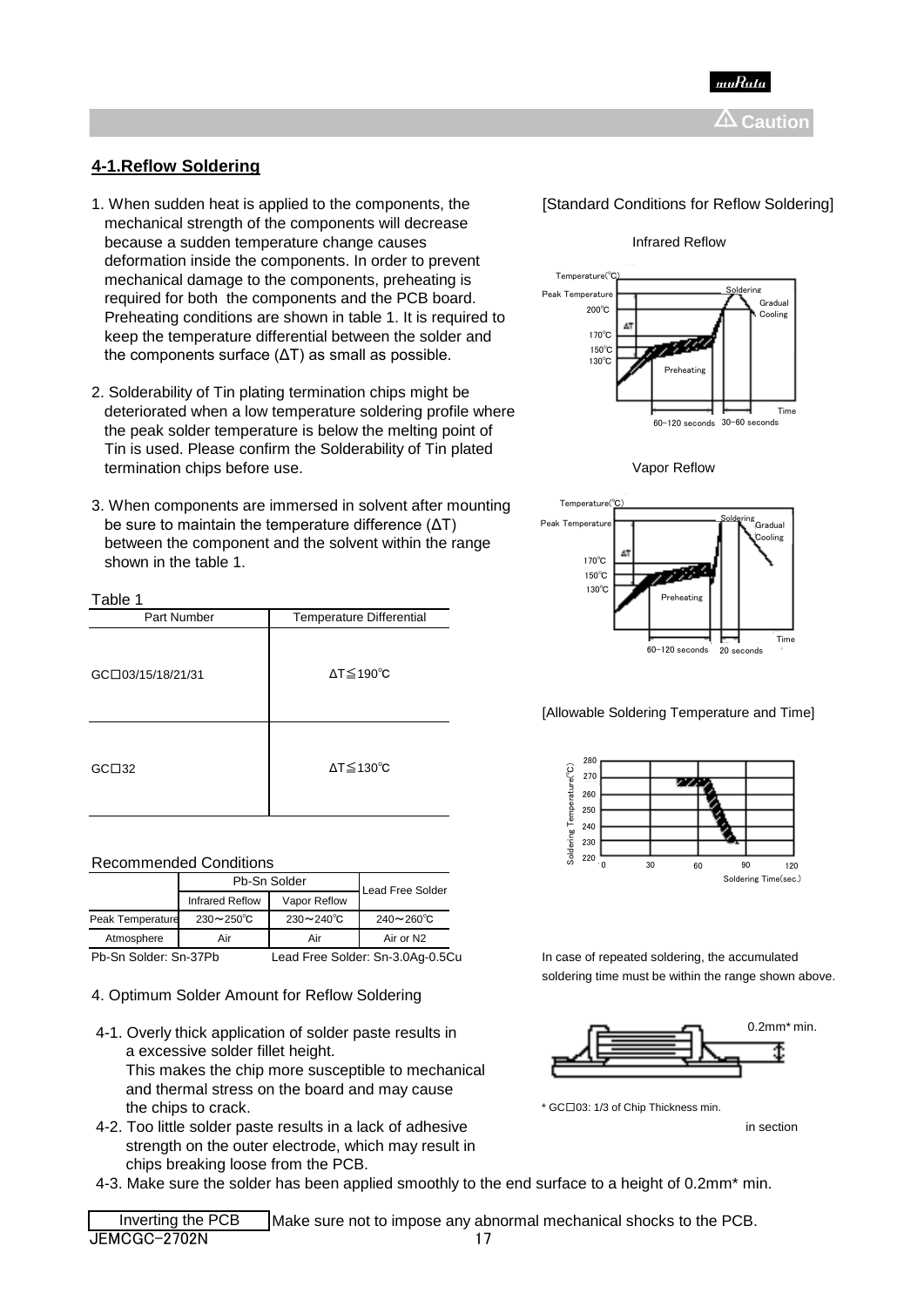

### **4-2.Flow Soldering**

- 1. When sudden heat is applied to the components, the **[Standard Conditions for Flow Soldering]**  mechanical strength of the components will decrease because a sudden temperature change causes deformation inside the components. In order to prevent mechanical damage in the components, preheating should be required for both of the components and the PCB board. Preheating conditions are shown in table 2. It is required to keep temperature differential between the solder and the components surface (ΔT) as small as possible.
- 2. Excessively long soldering time or high soldering temperature can result in leaching of the outer electrodes, causing poor adhesion or a reduction in capacitance value due to loss of contact between electrodes and end termination.
- 3. When components are immersed in solvent after mounting, be sure to maintain the temperature difference (ΔT) between the component and solvent within the range shown in the table 2.
- 4. Do not apply flow soldering to chips not listed in Table 2.

#### Table 2

| Part Number | <b>Temperature Differential</b> |
|-------------|---------------------------------|
| GC□18/21/31 | $\Delta T \leq 150^{\circ}C$    |

#### Recommended Conditions

|                                    |                          | Pb-Sn Solder Lead Free Solder |
|------------------------------------|--------------------------|-------------------------------|
| <b>Preheating Peak Temperature</b> | $90 \sim 110^{\circ}$ C  | $100 - 120^{\circ}C$          |
| Soldering Peak Temperature         | $240 \sim 250^{\circ}$ C | $250 - 260^{\circ}C$          |
| Atmosphere                         | Air                      | Ν.                            |

Pb-Sn Solder: Sn-37Pb Lead Free Solder: Sn-3.0Ag-0.5Cu

#### 5. Optimum Solder Amount for Flow Soldering

 5-1. The top of the solder fillet should be lower than the thickness of components. If the solder amount is excessive, the risk of cracking is higher during board bending or any other stressful condition. The matter of the section of the section of the section









In case of repeated soldering, the accumulated soldering time must be within the range shown above.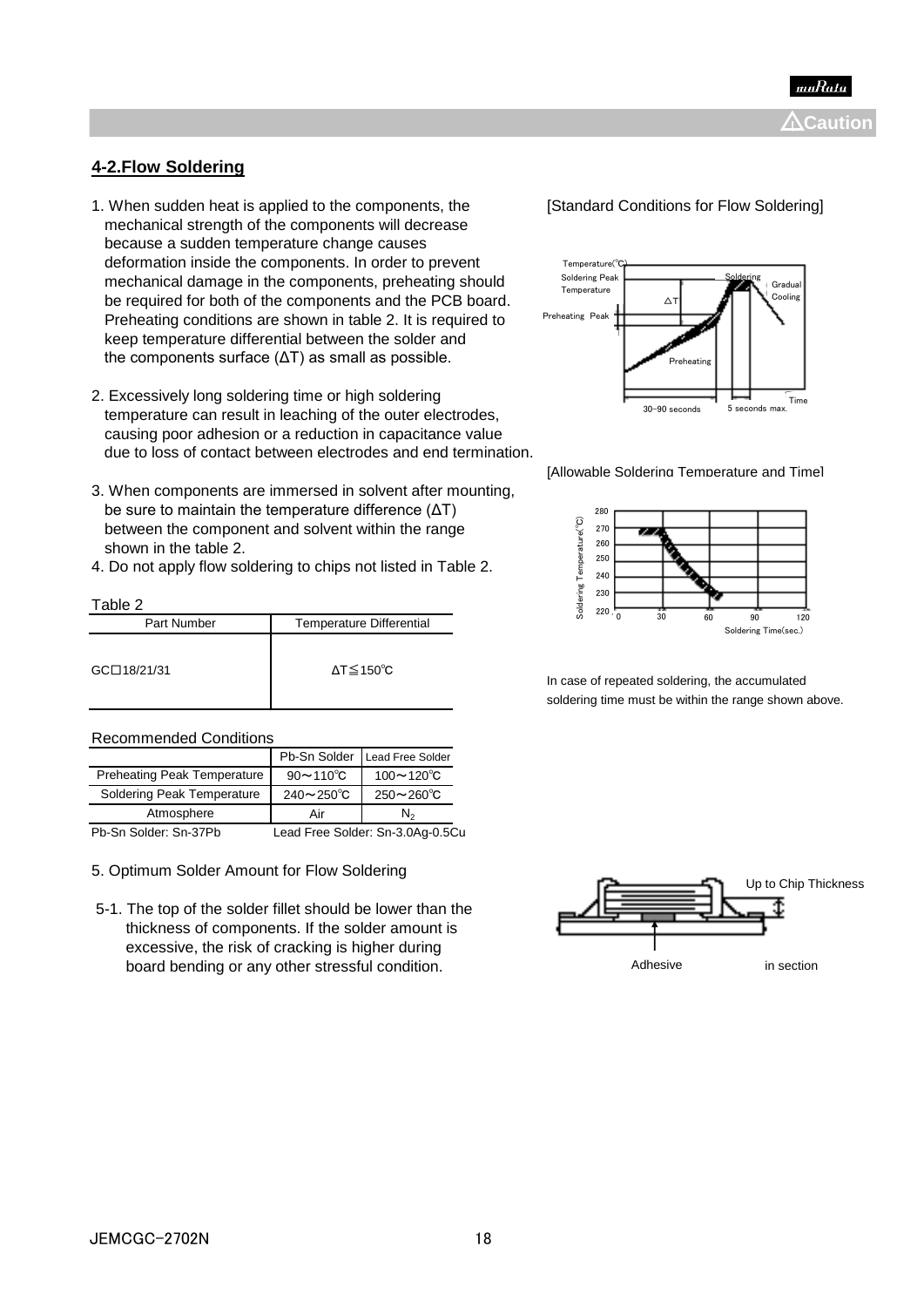## **4-3.Correction with a Soldering Iron**

- 1. When sudden heat is applied to the components when using a soldering iron, the mechanical strength of the components will decrease because the extreme temperature change can cause deformations inside the components. In order to prevent mechanical damage to the components, preheating is required for both the components and the PCB board. Preheating conditions, (The "Temperature of the Soldering Iron tip", "Preheating Temperature", "Temperature Differential" between the iron tip and the components and the PCB), should be within the conditions of table 3. It is required to keep the temperature differential between the soldering Iron and the component surfaces  $(ΔT)$  as small as possible.
- 2. After soldering, do not allow the component/PCB to rapidly cool down.
- 3. The operating time for the re-working should be as short as possible. When re-working time is too long, it may cause solder leaching, and that will cause a reduction in the adhesive strength of the terminations.

| Table 3            |                                         |                           |                                                    |            |
|--------------------|-----------------------------------------|---------------------------|----------------------------------------------------|------------|
| <b>Part Number</b> | Temperature<br>of Soldering<br>Iron tip | Preheating<br>Temperature | Temperature<br><b>Differential</b><br>$(\Delta T)$ | Atmosphere |
| GC□03/15/18/21/31  | $350^{\circ}$ C max.                    | $150^{\circ}$ C min.      | $\Delta T \leq 190^{\circ}C$                       | Air        |
| GCD32              | 280°C max.                              | $150^{\circ}$ C min.      | $\Delta T \leq 130^{\circ}C$                       | Air        |

\*Applicable for both Pb-Sn and Lead Free Solder Pb-Sn Solder: Sn-37Pb

- 4. Optimum Solder amount when re-working with a Soldering lron
- 4-1. In case of sizes smaller than 0603,  $(GCD03/15/18)$ . the top of the solder fillet should be lower than 2/3's of the thickness of the component or 0.5mm whichever is smaller. In case of 0805 and larger sizes, (GC□21/ 31/32), the top of the solder fillet should be lower than  $2/3$ 's of the thickness of the component. If the intervals are in section solder amount is excessive, the risk of cracking is higher during board bending or under any other stressful condition.



- 4-2. A Soldering iron with a tip of ø3mm or smaller should be used. It is also necessary to keep the soldering iron from touching the components during the re-work.
- 4-3. Solder wire with ø0.5mm or smaller is required for soldering.

### **4-4.Leaded Component Insertion**

1. If the PCB is flexed when leaded components (such as transformers and ICs) are being mounted, chips may crack and solder joints may break. Before mounting leaded components, support the PCB using backup pins or special jigs to prevent warping.

Lead Free Solder: Sn-3.0Ag-0.5Cu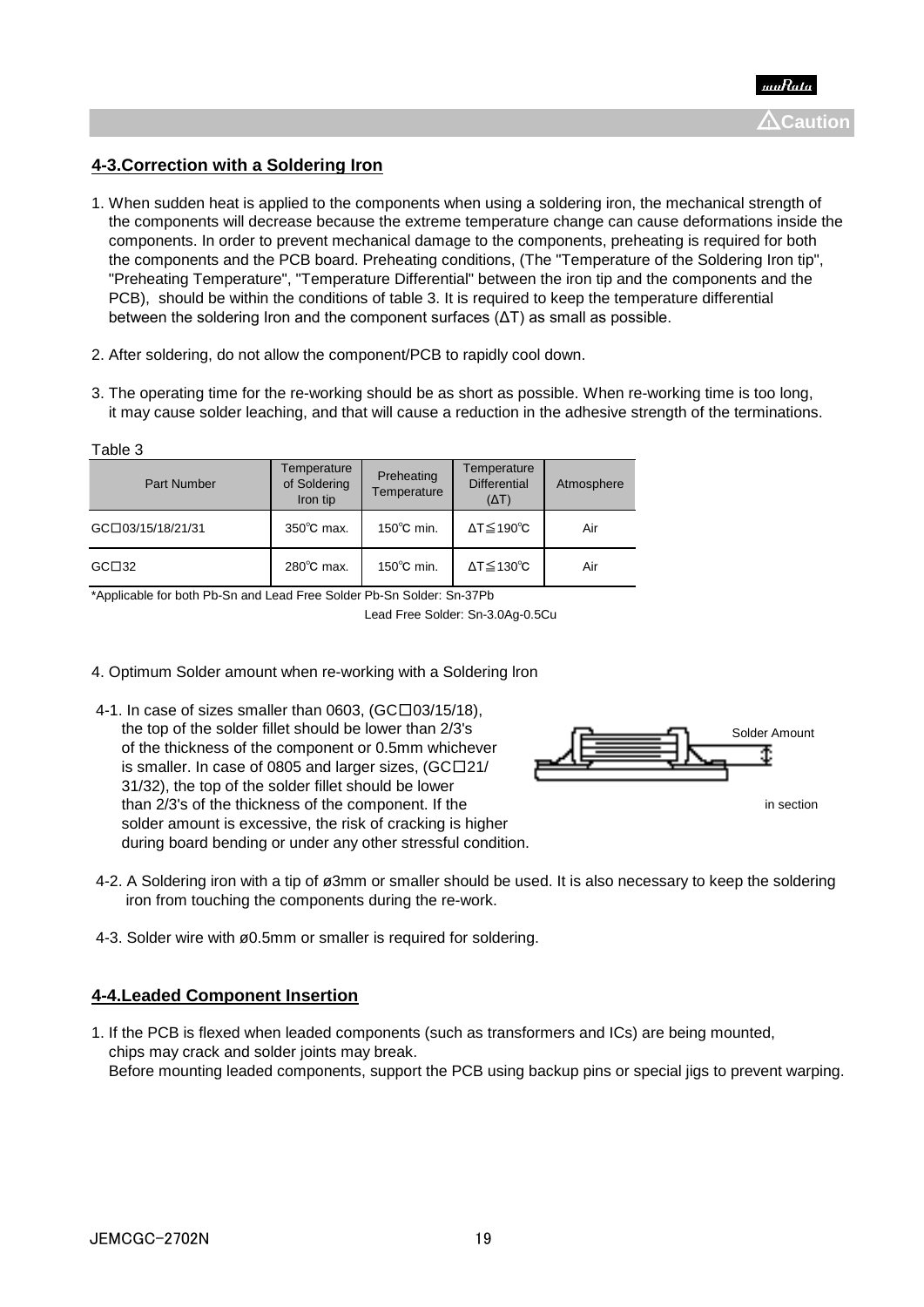

## **5.Washing**

 Excessive ultrasonic oscillation during cleaning can cause the PCBs to resonate, resulting in cracked chips or broken solder joints. Take note not to vibrate PCBs.

### **6.Electrical Test on Printed Circuit Board**

- 1. Confirm position of the support pin or specific jig, when inspecting the electrical performance of a capacitor after mounting on the printed circuit board.
- 1-1. Avoid bending printed circuit board by the pressure of a test pin, etc. The thrusting force of the test probe can flex the PCB, resulting in cracked chips or open solder joints. Provide support pins on the back side of the PCB to prevent warping or flexing.
- 1-2. Avoid vibration of the board by shock when a test pin contacts a printed circuit board.

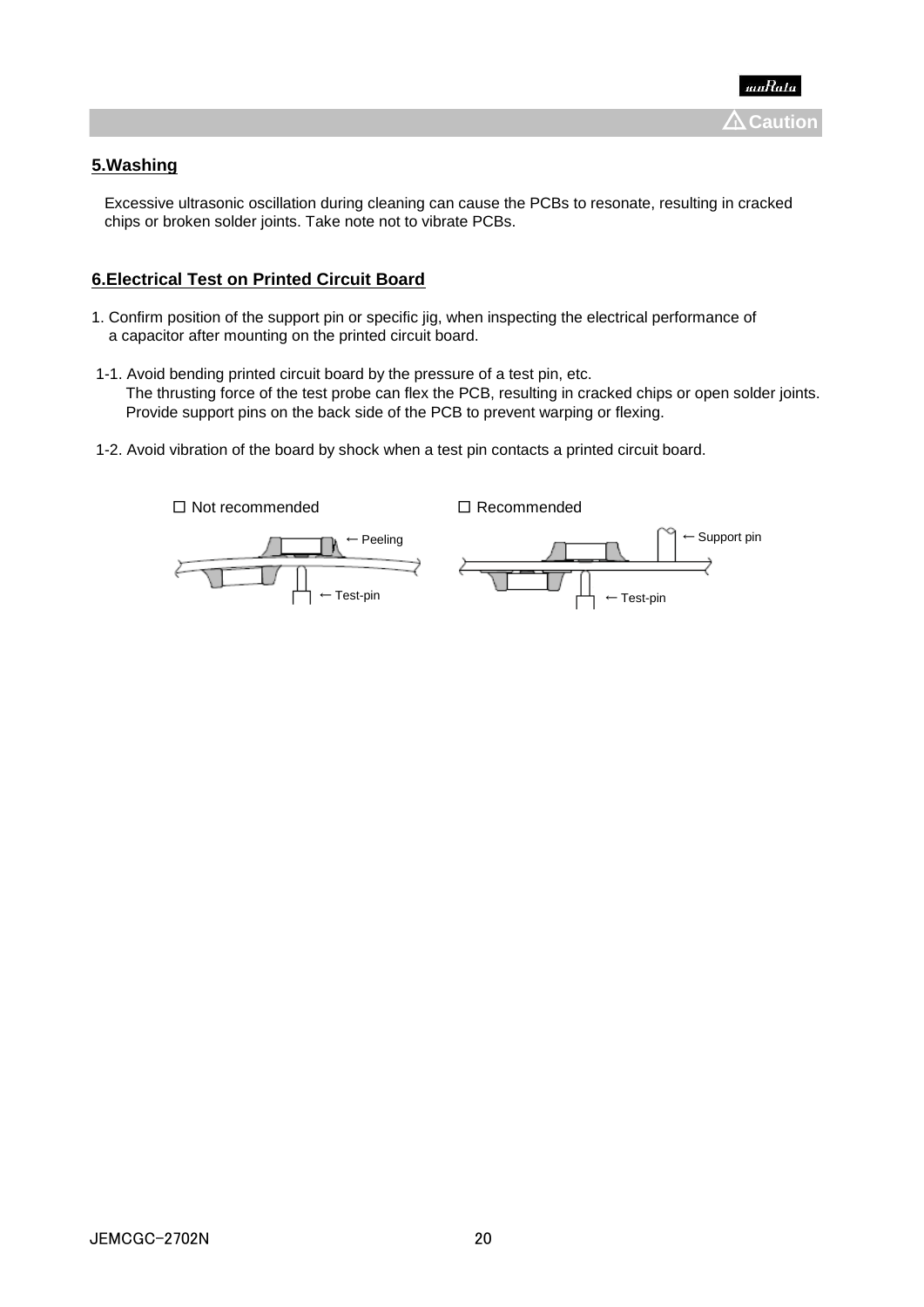**Caution** !

## **7.Printed Circuit Board Cropping**

- 1. After mounting a capacitor on a printed circuit board, do not apply any stress to the capacitor that is caused by bending or twisting the board.
- 1-1. In cropping the board, the stress as shown right may cause the capacitor to crack. Try not to apply this type of stress to a capacitor.



- 2. Check of the cropping method for the printed circuit board in advance.
- 2-1. Printed circuit board cropping shall be carried out by using a jig or an apparatus to prevent the mechanical stress which can occur to the board.
	- (1) Example of a suitable jig

 Recommended example: the board should be pushed as close to the near the cropping jig as possible and from the back side of board in order to minimize the compressive stress applied to capacitor. Not recommended example\* when the board is pushed at a point far from the cropping jig and from the front side of board as below, the capacitor may form a crack caused by the tensile stress applied to capacitor.



(2) Example of a suitable machine

 An outline of a printed circuit board cropping machine is shown as follows. Along the lines with the V-grooves on printed circuit board, the top and bottom blades are aligned to one another when cropping the board.

The misalignment of the position between top and bottom blades may cause the capacitor to crack.



| Recommended  | Top-bottom misalignment | Left-right misalignment | Front-rear misalignment |
|--------------|-------------------------|-------------------------|-------------------------|
| Top blade    | Top blade               | Top blade               | Top blade<br>$\Box$     |
| Bottom blade | Bottom blade            | Bottom blade            | Bottom blade            |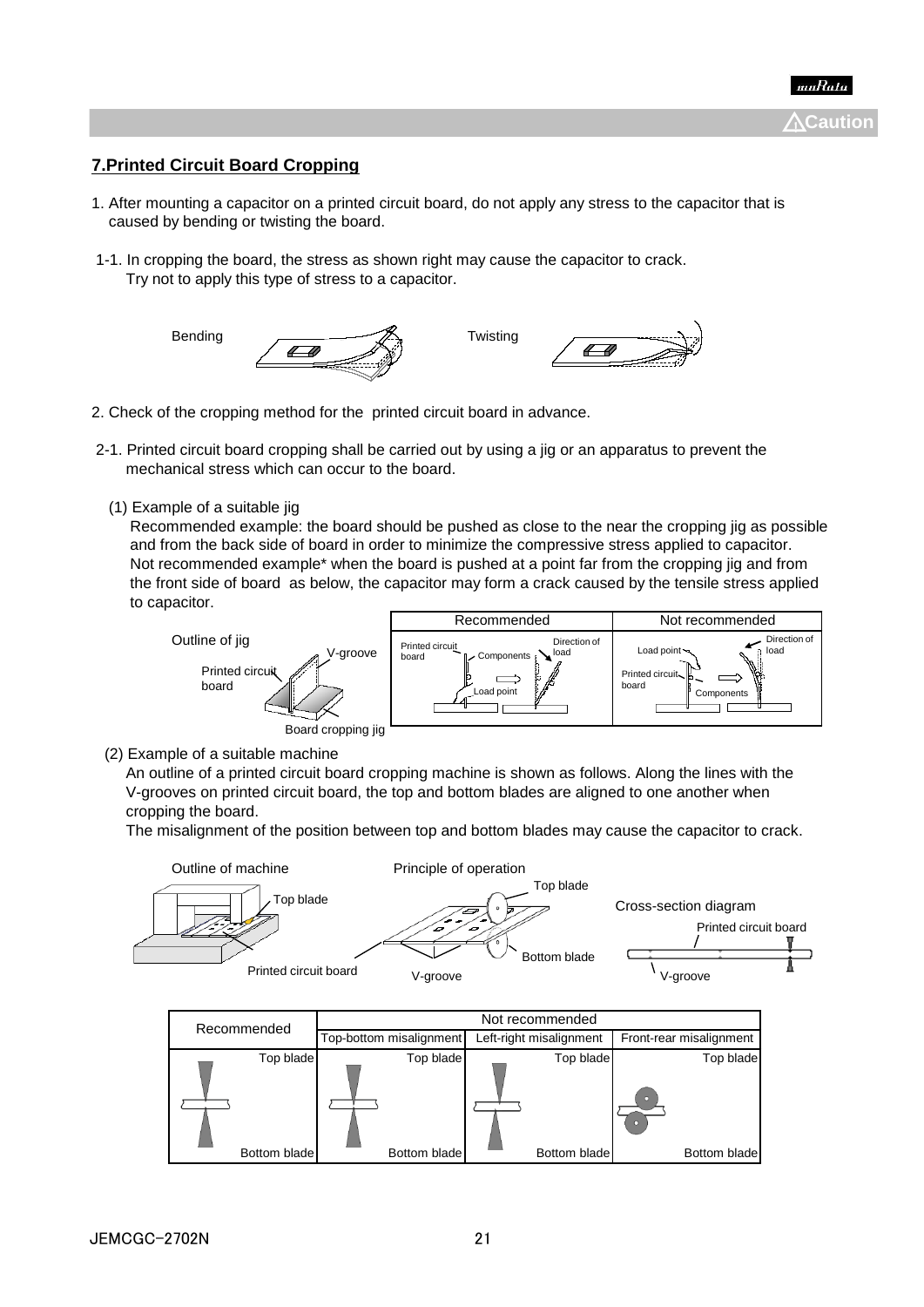## ■ Others

### **1. Under Operation of Equipment**

- 1-1. Do not touch a capacitor directly with bare hands during operation in order to avoid the danger of a electric shock.
- 1-2. Do not allow the terminals of a capacitor to come in contact with any conductive objects (short-circuit). Do not expose a capacitor to a conductive liquid, inducing any acid or alkali solutions.
- 1-3. Confirm the environment in which the equipment will operation is under the specified conditions. Do not use the equipment under the following environment.
	- (1) Being spattered with water or oil.
	- (2) Being exposed to direct sunlight.
	- (3) Being exposed to Ozone, ultraviolet rays or radiation.
	- (4) Being exposed to toxic gas (e.g., hydrogen sulfide, sulfur dioxide, chlorine, ammonia gas etc.)
	- (5) Any vibrations or mechanical shocks exceeding the specified limits.
	- (6) Moisture condensing environments.
- 1-4. Use damp proof countermeasures if using under any conditions that can cause condensation.

## **2. Others**

- 2-1. In an Emergency
- (1) If the equipment should generate smoke, fire or smell, immediately turn off or unplug the equipment. If the equipment is not turned off or unplugged, the hazards may be worsened by supplying continuous power.
- (2) In this type of situation, do not allow face and hands to come in contact with the capacitor or burns may be caused by the capacitors high temperature.

#### 2-2. Disposal of waste

 When capacitors are disposed, they must be burned or buried by the industrial waste vender with the appropriate licenses.

2-3. Circuit Design

GC□ Series capacitors in this specification are not safety recognized products.

2-4. Remarks

 Failure to follow the cautions may result, worst case, in a short circuit and smoking when the product is used. The above notices are for standard applications and conditions. Contact us when the products are used in special mounting conditions.

 Select optimum conditions for operation as they determine the reliability of the product after assembly. The data herein are given in typical values, not guaranteed ratings.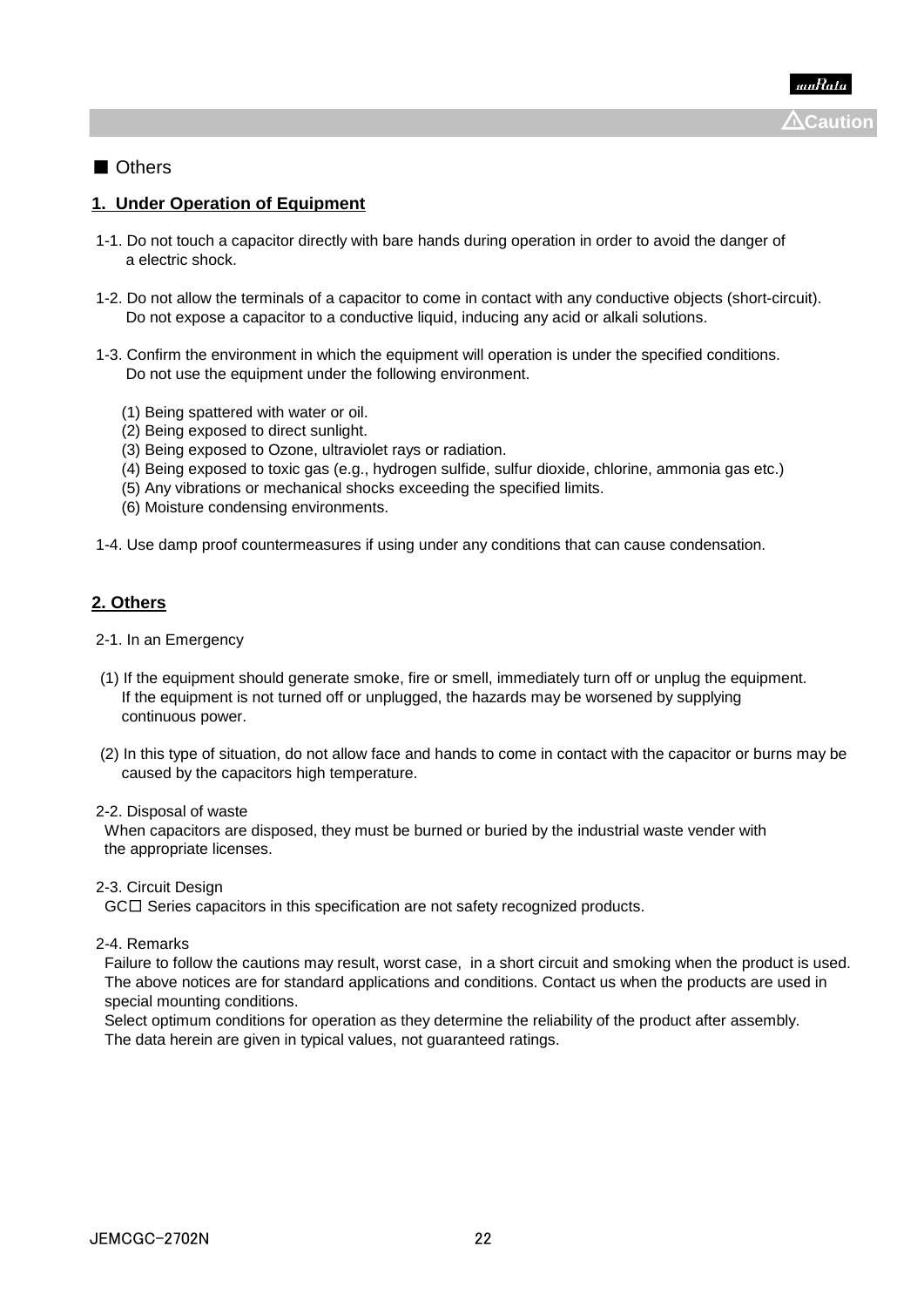

## ■ Rating

#### **1.Operating Temperature**

- 1. The operating temperature limit depends on the capacitor.
- 1-1.Do not apply temperatures exceeding the upper operating temperature. It is necessary to select a capacitor with a suitable rated temperature which will cover the operating temperature range.

 Also it is necessary to consider the temperature distribution in equipment and the seasonal temperature variable factor.

 1-2.Consider the self-heating of the capacitor The surface temperature of the capacitor shall be the upper operating temperature or less when including the self-heating factors.

#### **2.Atmosphere surroundings (gaseous and liquid)**

- 1. Restriction on the operating environment of capacitors.
- 1-1. The capacitor, when used in the above, unsuitable, operating environments may deteriorate due to the corrosion of the terminations and the penetration of moisture into the capacitor.
- 1-2. The same phenomenon as the above may occur when the electrodes or terminals of the capacitor are subject to moisture condensation.
- 1-3. The deterioration of characteristics and insulation resistance due to the oxidization or corrosion of terminal electrodes may result in breakdown when the capacitor is exposed to corrosive or volatile gases or solvents for long periods of time.

### **3.Piezo-electric Phenomenon**

1. When using high dielectric constant type capacitors in AC or pulse circuits, the capacitor itself vibrates at specific frequencies and noise may be generated. Moreover, when the mechanical vibration or shock is added to capacitor, noise may occur.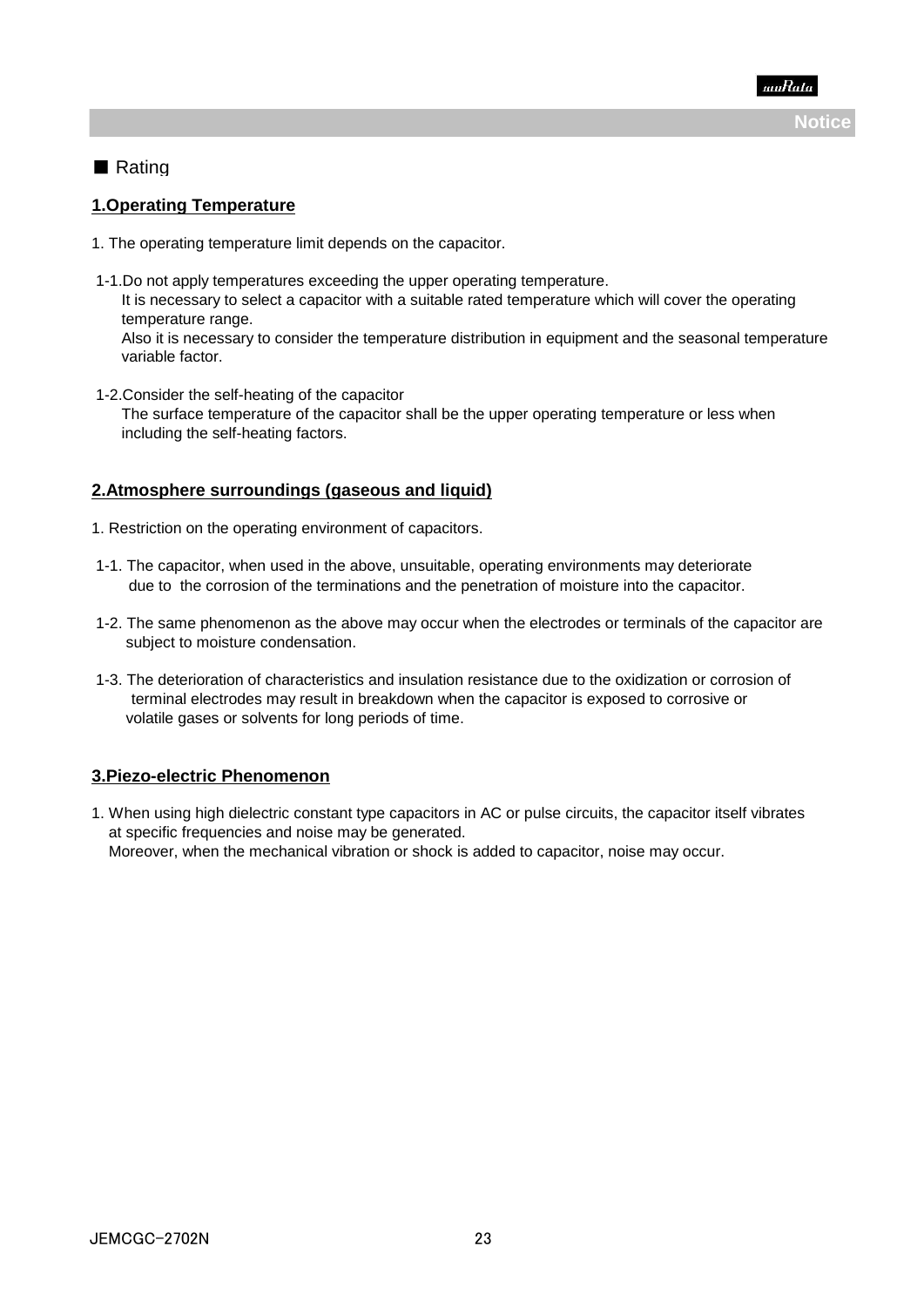# ■ Soldering and Mounting

### **1.PCB Design**

- 1. Notice for Pattern Forms
- 1-1. Unlike leaded components, chip components are susceptible to flexing stresses since they are mounted directly on the substrate.

 They are also more sensitive to mechanical and thermal stresses than leaded components. Excess solder fillet height can multiply these stresses and cause chip cracking. When designing substrates, take land patterns and dimensions into consideration to eliminate the possibility of excess solder fillet height.

1-2. It is possible for the chip to crack by the expansion and shrinkage of a metal board.

Please contact us if you want to use our ceramic capacitors on a metal board such as Aluminum.

Pattern Forms

|                                                         | Prohibited                                      | Correct       |  |
|---------------------------------------------------------|-------------------------------------------------|---------------|--|
| Placing Close to Chassis                                | Chassis<br>Solder (ground)<br>Electrode Pattern | Solder Resist |  |
| Placing of Chip<br>Components<br>and Leaded Components  | Lead Wire                                       | Solder Resist |  |
| Placing of Leaded<br>Components<br>after Chip Component | Soldering Iron<br>Lead Wire                     | Solder Resist |  |
| <b>Lateral Mounting</b>                                 |                                                 | Solder Resist |  |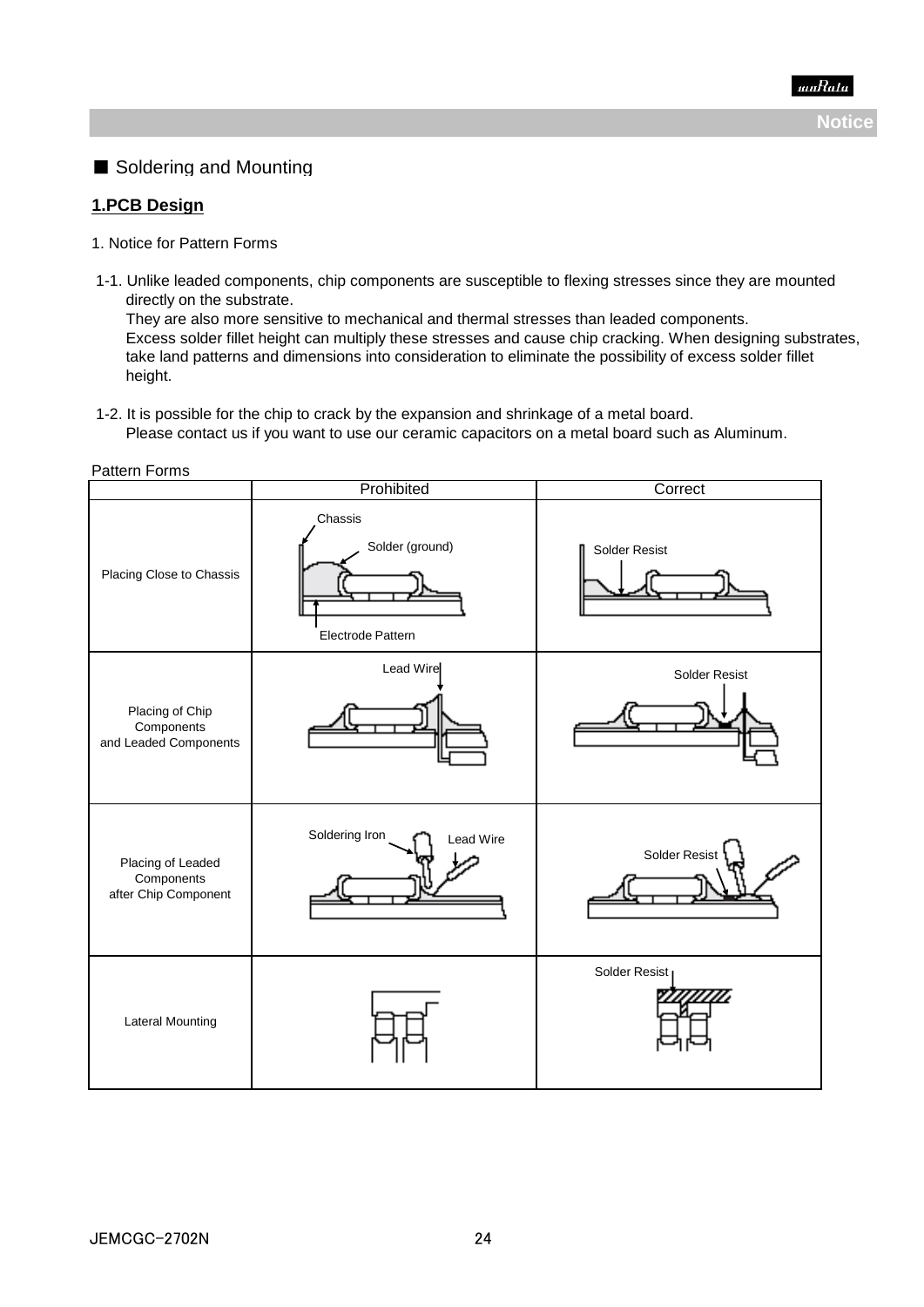

#### 2. Land Dimensions

2-1. Chip capacitor can be cracked due to the stress of PCB

 bending / etc if the land area is larger than needed and has an excess amount of solder. Please refer to the land dimensions in table 1 for flow soldering, table 2 for reflow soldering.



Please confirm the suitable land dimension by evaluating of the actual SET / PCB.

|                           | <b>EQUIPMENT CONCERTING INTO THE STATE</b> |                |             |                |
|---------------------------|--------------------------------------------|----------------|-------------|----------------|
| Dimensions<br>Part Number | $Chip$ $(LxW)$                             | a              | b           | с              |
| GCD18                     | $1.6 \times 0.8$                           | $0.6 - 1.0$    | $0.8 - 0.9$ | $0.6 - 0.8$    |
| GCD21                     | $2.0 \times 1.25$                          | $1.0 - 1.2$    | $0.9 - 1.0$ | $0.8 - 1.1$    |
| GCD31                     | $3.2 \times 1.6$                           | $2.2 \sim 2.6$ | $1.0 - 1.1$ | $1.0 \sim 1.4$ |

#### Table 1 Flow Soldering Method

(in mm)

|                            | …… ∍              |                |               |                |
|----------------------------|-------------------|----------------|---------------|----------------|
| Dimensionsl<br>Part Number | Chip (LxW)        | a              | b             | c              |
| GCD03                      | $0.6 \times 0.3$  | $0.2 - 0.3$    | $0.2 - 0.35$  | $0.2 - 0.4$    |
| GCD15                      | $1.0 \times 0.5$  | $0.3 - 0.5$    | $0.35 - 0.45$ | $0.4 - 0.6$    |
| GCD18                      | $1.6 \times 0.8$  | $0.6 - 0.8$    | $0.6 - 0.7$   | $0.6 - 0.8$    |
| GCD21                      | $2.0 \times 1.25$ | $1.0 - 1.2$    | $0.6 - 0.7$   | $0.8 - 1.1$    |
| GCD31                      | $3.2 \times 1.6$  | $2.2 \sim 2.4$ | $0.8 - 0.9$   | $1.0 \sim 1.4$ |
| GCD32                      | $3.2 \times 2.5$  | $2.0 \sim 2.4$ | $1.0 - 1.2$   | $1.8 - 2.3$    |

#### Table 2 Reflow Soldering Method

(in mm)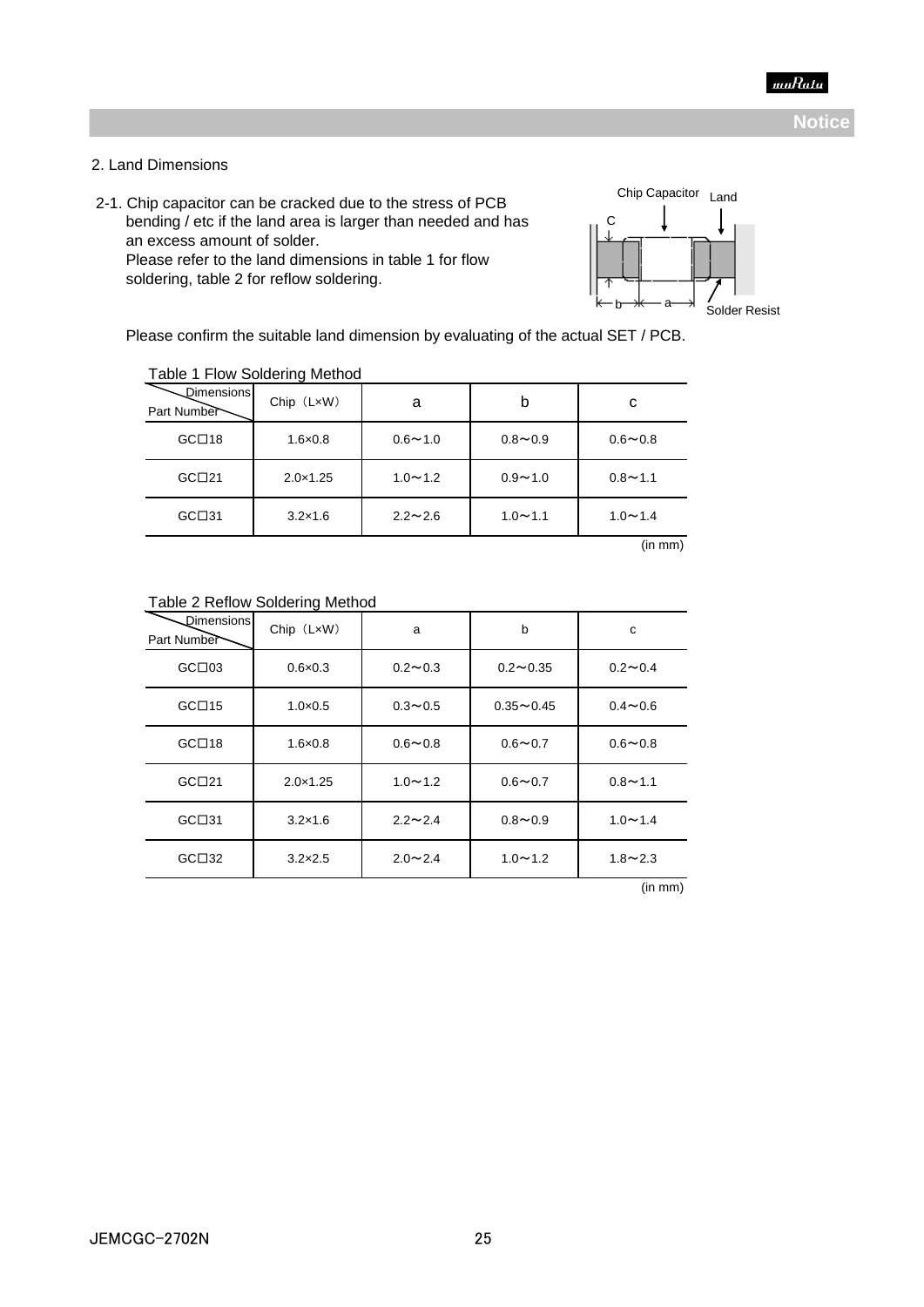### **2.Adhesive Application**

1. Thin or insufficient adhesive can cause the chips to loosen or become disconnected during flow soldering. The amount of adhesive must be more than dimension c, shown in the drawing at right, to obtain the correct bonding strength.

The chip's electrode thickness and land thickness must also be taken into consideration.



2. Low viscosity adhesive can cause chips to slip after mounting. The adhesive must have a viscosity of 5000Pa • s (500ps) min. (at 25℃)

#### 3.Adhesive Coverage

| Part Number | Adhesive Coverage* |
|-------------|--------------------|
| GCD18       | $0.05mg$ min.      |
| GCD21       | $0.1$ mg min.      |
| GCD31       | $0.15mg$ min.      |
|             | *Nominal Value     |

### **3.Adhesive Curing**

1. Insufficient curing of the adhesive can cause chips to disconnect during flow soldering and causes deterioration in the insulation resistance between the outer electrodes due to moisture absorption. Control curing temperature and time in order to prevent insufficient hardening.

#### **4.Flux Application**

1. An excessive amount of flux generates a large quantity of flux gas, which can cause a deterioration of Solderability.

So apply flux thinly and evenly throughout. (A foaming system is generally used for flow soldering).

- 2. Flux containing too a high percentage of halide may cause corrosion of the outer electrodes unless there is sufficient cleaning. Use flux with a halide content of 0.2% max.
- 3. Do not use strong acidic flux.
- 4. Do not use water-soluble flux. (\*Water-soluble flux can be defined as non rosin type flux including wash-type flux and non-wash-type flux.)

#### **5.Flow Soldering**

 Set temperature and time to ensure that leaching of the outer electrode does not exceed 25% of the chip end area as a single chip (full length of the edge A-B-C-D shown right) and 25% of the length A-B shown below as mounted on substrate.

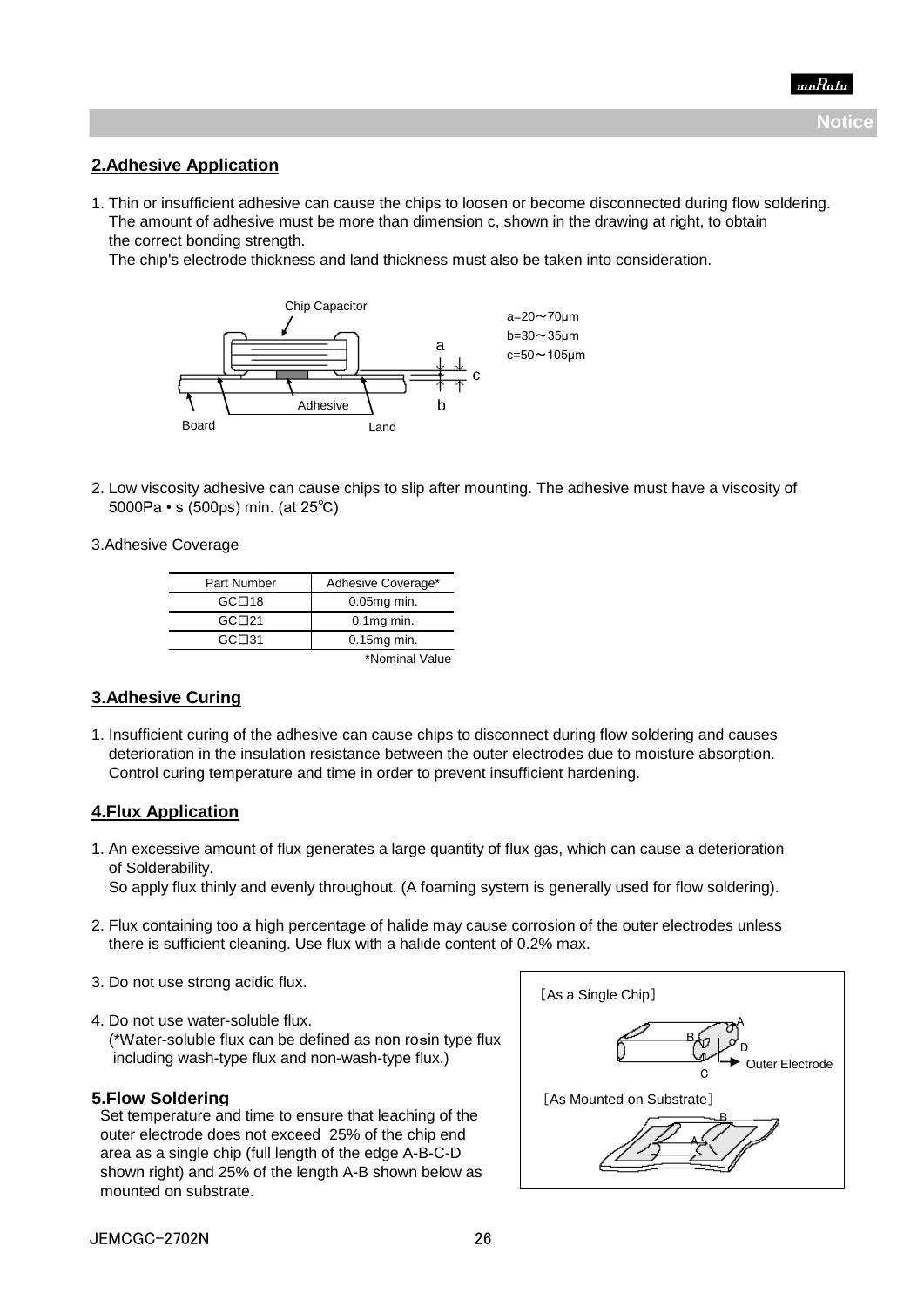

#### **6.Washing**

- 1. Please evaluate a capacitor by actual cleaning equipment and condition surely for confirming the quality and select the applicable solvent.
- 2. Unsuitable cleaning solvent may leave residual flux, other foreign substances, causing deterioration of electrical characteristics and the reliability of the capacitors.
- 3. Select the proper cleaning conditions.
- 3-1. Improper cleaning conditions (excessive or insufficient) may result in the deterioration of the performance of the capacitors.

#### **7.Coating**

1. A crack may be caused in the capacitor due to the stress of the thermal contraction of the resin during curing process.

The stress is affected by the amount of resin and curing contraction.

Select a resin with small curing contraction.

 The difference in the thermal expansion coefficient between a coating resin or a molding resin and capacitor may cause the destruction and deterioration of the capacitor such as a crack or peeling, and lead to the deterioration of insulation resistance or dielectric breakdown.

 Select a resin for which the thermal expansion coefficient is as close to that of capacitor as possible. A silicone resin can be used as an under-coating to buffer against the stress.

2. Select a resin that is less hygroscopic.

 Using hygroscopic resins under high humidity conditions may cause the deterioration of the insulation resistance of a capacitor.

An epoxy resin can be used as a less hygroscopic resin.

### ■ Others

#### **1.Transportation**

- 1. The performance of a capacitor may be affected by the conditions during transportation.
- 1-1. The capacitors shall be protected against excessive temperature, humidity and mechanical force during transportation.
- (1) Climatic condition
	- low air temperature: -40℃
	- change of temperature air/air:-25℃/+25℃
	- $-$  low air pressure: 30 kPa
	- $-$  change of air pressure: 6 kPa/min
- (2) Mechanical condition

 Transportation shall be done in such a way that the boxes are not deformed and forces are not directly passed on to the inner packaging.

- 1-2. Do not apply excessive vibration, shock, and pressure to the capacitor.
- (1) When excessive mechanical shock or pressure is applied to a capacitor, chipping or cracking may occur in the ceramic body of the capacitor.
- (2) When a sharp edge of an air driver, a soldering iron, tweezers, a chassis, etc. impacts strongly on the surface of capacitor, the capacitor may crack and short-circuit.
- 1-3. Do not use a capacitor to which excessive shock was applied by dropping etc. The capacitor dropped accidentally during processing may be damaged.